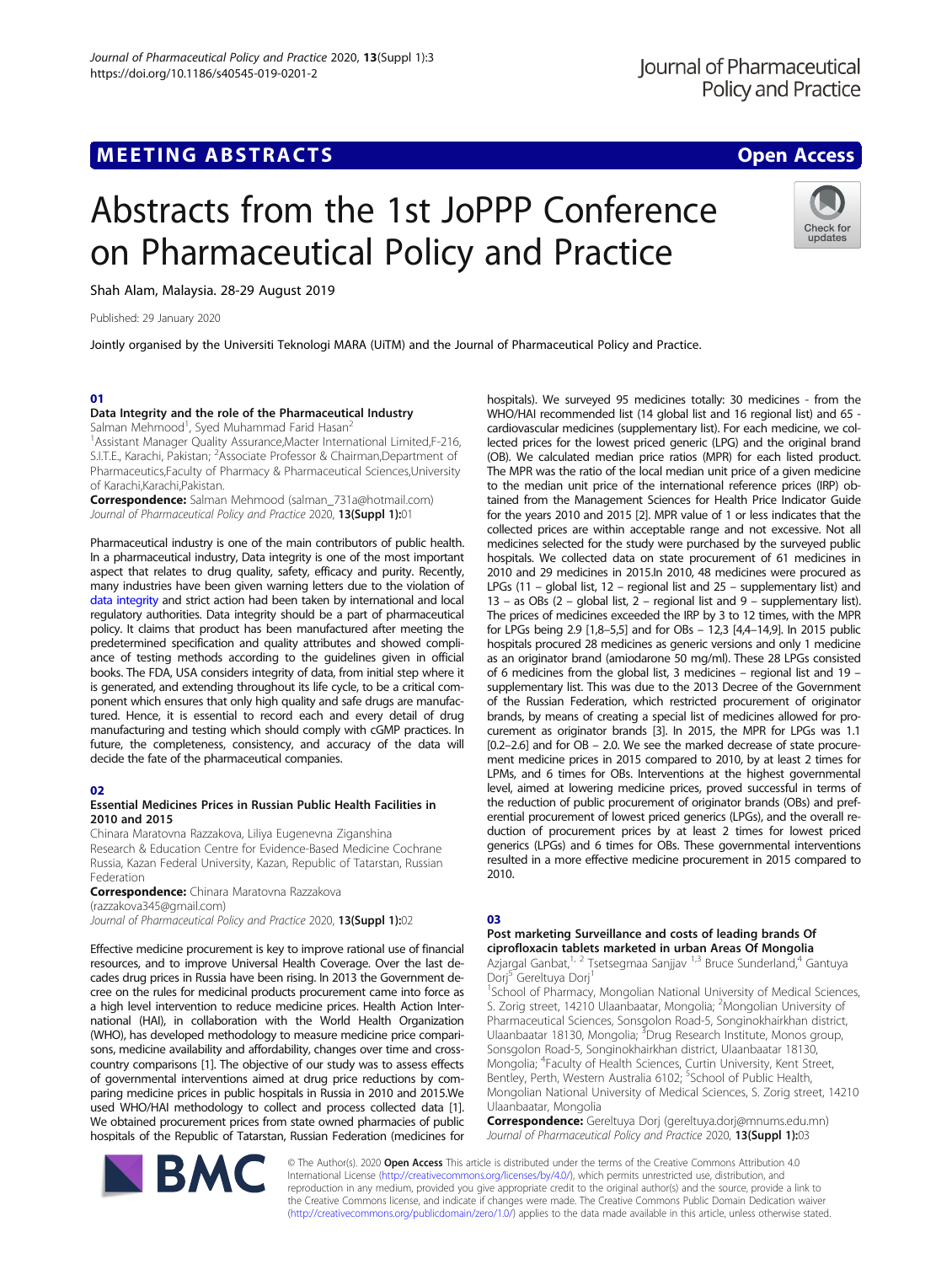Postmarketing surveillances are crucial to obtain data of a product after it had been granted marketing authorization. The information is useful for product improvement, development of standards and regulations. The study aimed to examine in vitro quality control tests and estimate the cost of five brands of ciprofloxacin hydrochloride 500 mg tablets available in Mongolia. The quality control parameters of five different brands of ciprofloxacin hydrochloride 500 mg tablets were tested and evaluated against British Pharmacopoeia (BP) and Mongolian National Pharmacopoeia (MNP). The cost of five leading brands of ciprofloxacin hydrochloride 500 mg tablet was obtained from the selected retailers and wholesalers by using a WHO standardized methodology. A Median Price Ratio (MPR) was calculated in order to compare the wholesaling and retail costs of ciprofloxacin tablets with their counterparts reported by the Management Sciences for Health (MSH). All brands were in compliance in terms of weight variation (0.8%-3.4%) and friability (0.6-1.5). Assay content indicated that all samples were within approved limits [Brand C -98.4%, Brand B -100.3%, Brand D -99.1%, Brand A-101.5%, Brand C-102.8%]. However, disintegration and dissolution tests were non-compliant for Brand B and C. The mean cost of ciprofloxacin tablets was 0.12 US\$ (0.05-0.33US\$) at wholesaler and 0.13 US\$ (0.07- 0.24US\$) at the retail level. When compared with international price, an MPR of 1.4 for wholesale and MPR of 2.6 for retail level was obtained. The costs of Brand B and C were twice at the wholesale level and up to 5 times higher than in other countries. Only 60% of sampled products met the BP and MNP requirements. More significantly, low quality ciprofloxacin tablets were more expensive than those at the international market. Regular post marketing studies would assure the quality and safety of ciprofloxacin, as well control the cost of ciprofloxacin in Mongolia.

#### 04

#### Analysis of Drug Availability and Inventory Control in Health Centers,Province Yogyakarta, Indonesia

Satibi Satibi, M. Rifqi Rokhman, Hardika Aditama, Ika Kartini., Rini Ambarsari, Fajar Pramesti

Departemen Farmasetika, Faculty of Pharmacy Universitas Gadjah Mada, Yogyakarta

Correspondence: Satibi Satibi (satibi@ugm.ac.id)

Journal of Pharmaceutical Policy and Practice 2020, 13(Suppl 1):04

Drug availability is very important and closely related to service quality. The availability of medicine is the main pillar in creating patient satisfaction, doctors and pharmacy staff, so patients will get drugs according to medical needs. The availability of safe drugs makes the budget more efficient and effective. The purpose of this study was to study drug research and control conducted in health centers, DI Yogyakarta Province. This research is a descriptive non-experimental study. The study was conducted in 12 health centers in 3 districts and cities, namely Sleman, Bantul and Yogyakarta. Data was taken retrospectively by tracking drug management documents as secondary data, also carried out observations and interviews for pharmacists. The indicators taken are drug availability, inventory turnover ratio, empty stock, excess stock, safe stock, lack of stock, dead stock, expired drug value, damaged drug value and time of drug emptiness. This study received ethical permission from the Faculty of Dentistry, Universitas Gadjah Mada, No: 001426 / KKEP / FKG-UGM / EC / 2018. Data analysis was carried out descriptively by calculating indicator values by calculating and comparing the standards for each health centers. Availability of medicines in health centers in DI Yogyakarta province varied in value, Sleman District Public Health Center was 18.36 months, in Bantul was 25.82 months and Yogyakarta City was 69.58 months. In controlling the drug in DIY, there is an excessive stock for each drug with a value of 22.59%, 23.99% and 33.72%. Factors that contributed towards excessive stock because the drugs that experience dead stocks are quite high. Expired drug values varied between 1.14%, 2.23% and 4.84% of total inventory. Drug emptiness still occurs even though it is small (0.48%), with the length of time the drug emptiness ranges from 1.42, 5.76 and 15.76%. however there is still a lack of drug stocks of 0.36%, 0.45% and 10.48%.The availability of drugs in the DI Yogyakarta provincial health center is excessive with the drug control system not yet implemented effectively and efficiently.

#### 05

#### Do Community Pharmacists in Malaysia Provide Pharmaceutical Care?

Peng Yeow Loh<sup>1</sup>, Siew Siang Chua<sup>1</sup>, Mahmathi Karuppannan<sup>2</sup> School of Pharmacy, Taylor's University, Subang, Selangor, Malaysia; <sup>2</sup> Faculty of Pharmacy, Universiti Technologi MARA, Malaysia Correspondence: Peng Yeow Loh (lohpengyeow@gmail.com) Journal of Pharmaceutical Policy and Practice 2020, 13(Suppl 1):05

Since the introduction of pharmaceutical care philosophy internationally by Hepler and Strand in 1990, community pharmacists worldwide, including in Malaysia, have been realigning their roles from being product-focus to patient-orientated, to achieve definite outcomes that could improve a patient's quality of life. The main aim of this research was to assess the practice of pharmaceutical care by community pharmacists in Malaysia. The study results would aid healthcare stakeholders in the planning of the healthcare system in Malaysia. A cross-sectional observational study was conducted where data was collected from community pharmacists throughout Malaysia using an online questionnaire. The questionnaire was developed based on the five principles of practice of pharmaceutical care as defined by the American Pharmacists Association (APhA). Of the 420 respondents, 53.3% claimed that they have been providing pharmaceutical care services to their patients with chronic diseases. Based on the five practice principle of pharmaceutical care, 98 respondents (23.3%) had patient's data collection, 78 (18.6%) conducted medical information evaluation, 39 (9.3%) were involved in formulating drug therapy plan, 19 (4.5%) in implementing drug therapy plan, and 77 (18.3%) in monitoring and modifying the plan. A majority of the respondents felt that government policy was a barrier to the implementation of pharmaceutical care services in community pharmacy settings. These included a lack of separation between prescribing and dispensing (84.0%), and government's initiative for patients to obtain their prescribed medicines from community pharmacies (83.8%). The present study shows that the provision of the pharmaceutical care services by community pharmacists in Malaysia is minimal. Therefore, there is an urgent need for government healthcare policies to act as a catalyst to optimise the utilisation of healthcare providers in the country to achieve a better national healthcare transformation.

#### 06

#### Views of Community Pharmacists on Barriers to Sustain the Weight Management Services from Community Pharmacies: A Qualitative Study Malaysia

Rohit Kumar Verma<sup>1,4</sup>, Thomas Paraidathathu<sup>2</sup>, Nur Akmar Taha<sup>3</sup>, Wei Wen Chong<sup>4</sup>

<sup>1</sup>Department of Pharmacy Practice, School of Pharmacy, International Medical University 57000 Kuala Lumpur, Malaysia; <sup>2</sup>Faculty of Health and Medical Sciences Taylor's University, 47500 Subang Jaya, Malaysia; <sup>3</sup> Faculty of Pharmacy, Cyberjaya University College of Medical Sciences, 63000, Cyberjaya, Selangor, Malaysia; <sup>4</sup> Faculty of Pharmacy, Universiti

Kebangsaan Malaysia, 50300, Kuala Lumpur, Malaysia

Correspondence: Rohit Kumar Verma (rohitkumar\_verma@imu.edu.mv) Journal of Pharmaceutical Policy and Practice 2020, 13(Suppl 1):06

Community pharmacists (CP) are delivering an increase number of extended services and are potential well placed to contribute to obesity management strategies. No study to date have investigated the views of CP in Malaysia about their barriers in weight management.

Qualitative, face-to-face, structured interview were undertaken with 24 community pharmacists in Klang valley, Malaysia. The main barriers described included: (i) initiation of weight topic discussion with overweight/obese subjects; (ii) a lack of private consultation room; (iii) a lack of remuneration and time (iv) a lack of qualified staff and lack of training; (v) and a lack of public awareness. Almost all participants revealed difficulty to introduce the potentially sensitive issue of weight with their clients for fear of causing offence. They would hence normally wait for their clients to take the initiative, or bring out the topic in the context of other health conditions, especially diabetes, hypertension, or osteoarthritis. Therefore, a few participants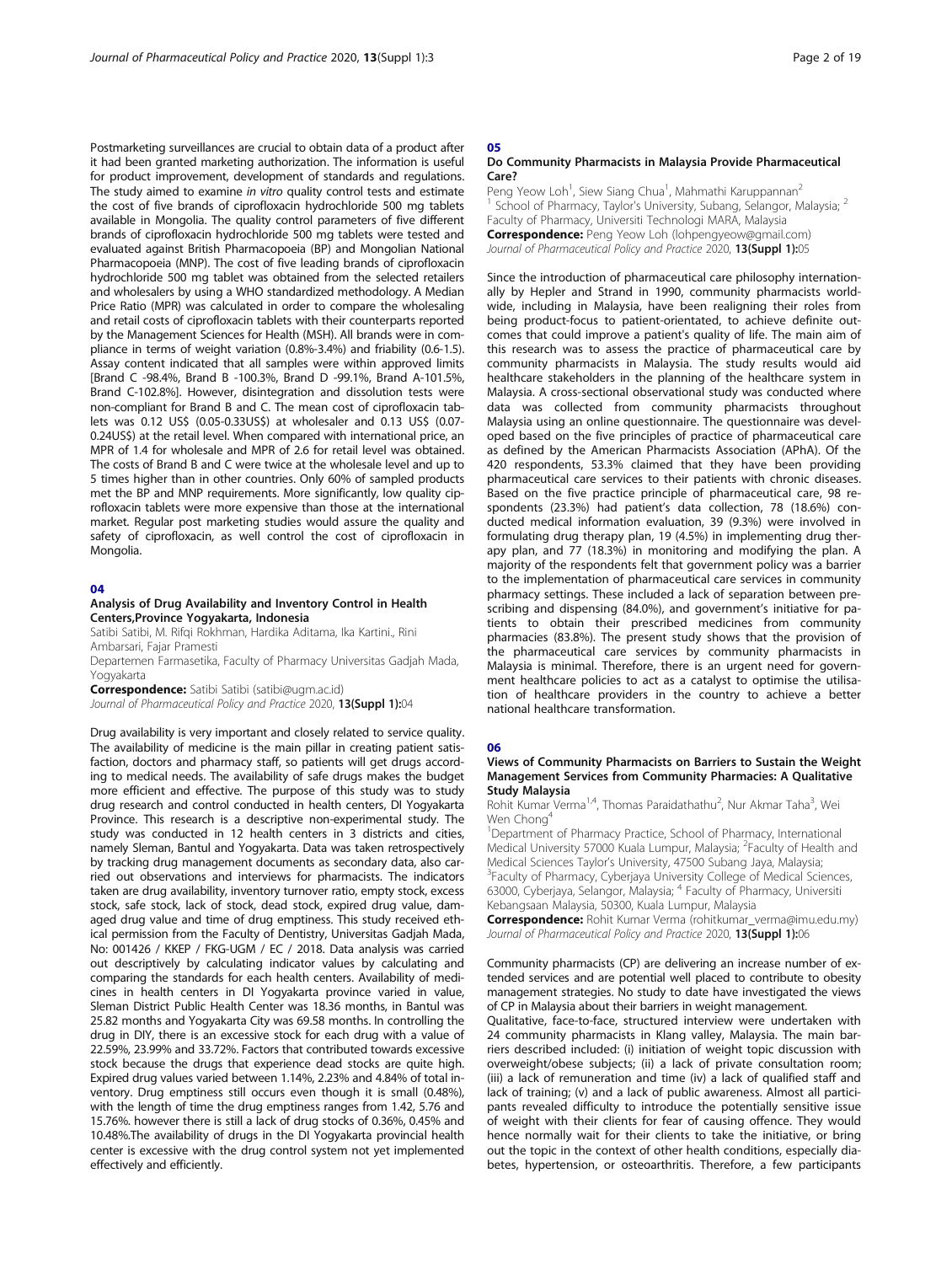identified a lack of consultation room to discuss the topic privately as a barrier to involve in weight management service. One of the barriers perceived by participants was a lack of financial reimbursement. A lack of time also posed a barrier to the administration of weight management services among some participants. This was especially true for community pharmacies that were always crowded with customers or community pharmacies that were operated with only one or two pharmacists. A lack of qualified staff in the pharmacy was also cited. Qualitative study findings showed that the community pharmacists have good understanding on the obesity management and they were positive towards providing the Weight Management Service (WMS). However, community pharmacists emphasised on monitoring, follow-up and referral to other healthcare professional for effective management of obesity issues in Malaysia.

#### 07

#### Evaluation of Home Medication Review by Community Pharmacists (HMR-CP) for Patients with Type 2 Diabetes Mellitus (T2DM)

M Rozaini Rosli <sup>1</sup>Chin Fen Neoh<sup>1</sup>, Mahmathi Karuppannan<sup>1</sup>, W Nazariah W Hassan<sup>2</sup>, Mahani Mahmud<sup>2</sup>, Afifah Rahimi<sup>2</sup>, David Bin-Chia Wu<sup>3,4</sup>.<br><sup>1</sup> Faculty of Pharmacy Lovel 11, EE1 Building, Li<sup>TM</sup> Buncak Alam <sup>1</sup> Faculty of Pharmacy, Level 11, FF1 Building, UiTM Puncak Alam Campus, Selangor, Malaysia <sup>2</sup>Bandar Pasir Mas Health Clinic, Jalan Hospital, Pasir Mas, Kelantan, Malaysia; <sup>3</sup>School of Pharmacy, Monash University Malaysia, Bandar Sunway, Selangor, Malaysia; <sup>4</sup> Asian Centre for Evidence Synthesis in Population, Implementation and Clinical Outcomes, Health and Well-Being Cluster, Global Asia in the 21st Century Platform, Monash University Malaysia, Bandar Sunway, Selangor, Malaysia;

Correspondence: M Rozaini Rosli (zaini 0601@yahoo.com) Journal of Pharmaceutical Policy and Practice 2020, 13(Suppl 1):07

Diabetes is one of the chronic diseases that needs patient's commitment and understanding of disease management. This trial aimed to evaluate the effectiveness of home medication review by community pharmacists (HMR-CP) programme in optimising diabetes care. A randomised controlled trial was conducted in Bandar Pasir Mas Health Clinic, Kelantan, Malaysia from March to December 2018. A total of 166 patients with T2DM were randomly assigned to either control or intervention groups. Seven community pharmacists were trained to perform HMR and they visited patients' house every three months (i.e. baseline, 3-month and 6-month). Clinical outcomes, anthropometric data and humanistic outcomes were determined using intention-to-treat population. For the intervention group, drug-related problems (DRP) were classified according to the Pharmaceutical Care Network Europe Foundation (PCNE). Medication adherence was determined based on pill counting adherence ratio (PCAR) and the total cost of drug wastage was then calculated accordingly. Incidence of hospitalisation was documented as well. All data collected were then analysed using SPSS. No significant difference was seen in demographic and anthropometric data at baseline between the two groups except for fasting blood glucose (FBG). Significant reduction in glycated haemoglobin (HbA1c) (p < 0.001) and FBG ( $p = 0.002$ ) within the intervention group across the three time-points were reported. After adjusting for baseline body mass index (BMI), FBG and demographic variables, the reduction in HbA1c (β  $=$  -0.386, 95%CI: -0.647 to -0.126, p = 0.004) and FBG (β = -0.038, 95%CI:  $-0.069$  to  $-0.008$ ,  $p = 0.015$ ) remained significant over time according to the intervention assignment (i.e. in the HMR-CP group) at 6-month follow-up. A similar observation was noted in diastolic blood pressure (DBP) and total cholesterol (TC) but not in systolic blood pressure (SBP), high-density lipoprotein (HDL) and anthropometric parameters. Both utility value and Michigan Diabetes Knowledge Test (MDKT) scores increased significantly over time according to the intervention assignment. The most common type of DRP was "effect of drug treatment not optimal" ( $n = 67$ , 98.5%). Within the intervention group, significant changes in PCAR ( $p$ <0.001), the cost of medication wastage ( $p = 0.014$ ) and the number of DRP (p<0.001) were noted. HMR-CP had significantly improved the T2DM patient's glycaemic control, quality of life, medication adherence and knowledge while reducing the number of DRP and the cost of the medication wastage. However, the impact of HMR-CP on certain clinical parameters, and anthropometric parameters, remain inconclusive and this merits for further investigation.

#### 08

#### Provision of Professional Pharmacy Services amongst Community Pharmacists towards Cardiovascular Diseases Secondary Prevention

Ren Ee Teh, Adliah Mhd Ali (adliah@ukm.edu.my) Faculty of Pharmacy, Universiti Kebangsaan Malaysia, Kuala Lumpur, 50300 Malaysia Journal of Pharmaceutical Policy and Practice 2020, 13(Suppl 1):08

This study aims to identify the scope of provision for Professional Pharmacy Service (PPS) amongst community pharmacists in supporting cardiovascular diseases (CVD) secondary prevention in Kuala Lumpur and to identify pharmacy and/or pharmacist's characteristics which predict PPS provision and CVD secondary prevention. This is a cross-sectional selfadministered survey conducted among the community pharmacists in Wilayah Persekutuan Kuala Lumpur from April to June 2019. A total of 132 community pharmacists participated in this study. Respondents were mostly female (66.7%) with the mean age of the respondents  $33.06 \pm 7.3$ years old. Only eight respondents held academic qualification higher than bachelor degree in Pharmacy. Approximately 84.9% of the participants have working experience between 1-5 years (56.1%) to 6-10 years (28.8%) respectively in a retail pharmacy setting. Approximately three quarters of community pharmacists (72.7%) engaged in continuous professional development (CPD) activities within the past six months. All respondents reported to offer blood pressure and blood glucose testing services to clients. Majority of the respondents 81.8% offered blood cholesterol testing service, followed by 69.7% of respondents providing smoking cessation service. Weight management service was the least likely to be offered by community pharmacists amongst the five professional pharmacy services (PPS), with only 65.2% of the respondents provided such service. The majority of respondents reported on providing counseling on medicines and monitoring of medicine related side effect (90.9% and 86.4%, respectively) for clients with established CVD. Other monitoring activity was less likely to be provided such as monitoring for changes in lifestyle (83.3%). Almost all respondents were reportedly actively providing information regarding CVD condition(s) and advice on lifestyle modification (89.4% and 92.4%, respectively). However, it appeared that most respondents provided at least four types of activities (86.4%). Only a small fraction of respondents (24.2%) has worked with other healthcare professionals with regards to client CVD management. Factors associated with CVD provision included the provision of PPS, frequency of working with other healthcare professionals, number of pharmacist(s) or supporting staff(s) on duty, characteristics of pharmacists, pharmacy infrastructure and pharmacist resource adequacy. However, only CPD activities, documentation system in place and working with other healthcare professionals were found to influence CVD support. Most of the pharmacists were involved in the provision of CVD secondary prevention, however, a more structured intervention needs to be developed in expanding the role of the community pharmacist in CVD secondary prevention.

#### no

#### Impact of Guidelines Non-Adherence on Mortality among Patients Managed for Acute Ischemic Stroke

Mohammed Mustapha<sup>1,2</sup>, Hadzliana Zainal<sup>1</sup>, Balamurugan Tangiisuran<sup>1,3</sup>, Sabariah Noor Harun<sup>1</sup>, Irene Looi<sup>4</sup>, Norsima Nazifah Sidek<sup>5</sup>, Khairul Azmi Ibrahim<sup>5</sup>, Loo Keat Wei<sup>6</sup>, Lee Keng Yee<sup>7</sup>, Zariah Abdul Aziz<sup>8</sup> <sup>1</sup> School of Pharmaceutical Sciences, Universiti Sains Malaysia, 11800 USM, Pulau Pinang, Malaysia; <sup>2</sup> Department of Clinical Pharmacy and Pharmacy Practice, Ahmadu Bello University Zaria, Nigeria; <sup>3</sup> National Poison Centre, Universiti Sains Malaysia, 11800 USM, Pulau Pinang, Malaysia; <sup>4</sup> Clinical Research Centre, Hospital Seberang Jaya, Pulau Pinang, Malaysia; <sup>5</sup> Clinical Research Centre, Hospital Sultanah Nur Zahirah, Terengganu, Malaysia; <sup>6</sup> Department of Biological Science, Faculty of Science, Universiti Tunku Abdul Rahman, Kampar Campus, Perak, Malaysia; <sup>7</sup> National Clinical Research Centre, Kuala Lumpur, Malaysia; <sup>8</sup> Clinical Research Centre, Hospital Sultanah Nur Zahirah, Terengganu, Malaysia

Correspondence: Mohammed Mustapha (macreener88@gmail.com) Journal of Pharmaceutical Policy and Practice 2020, 13(Suppl 1):09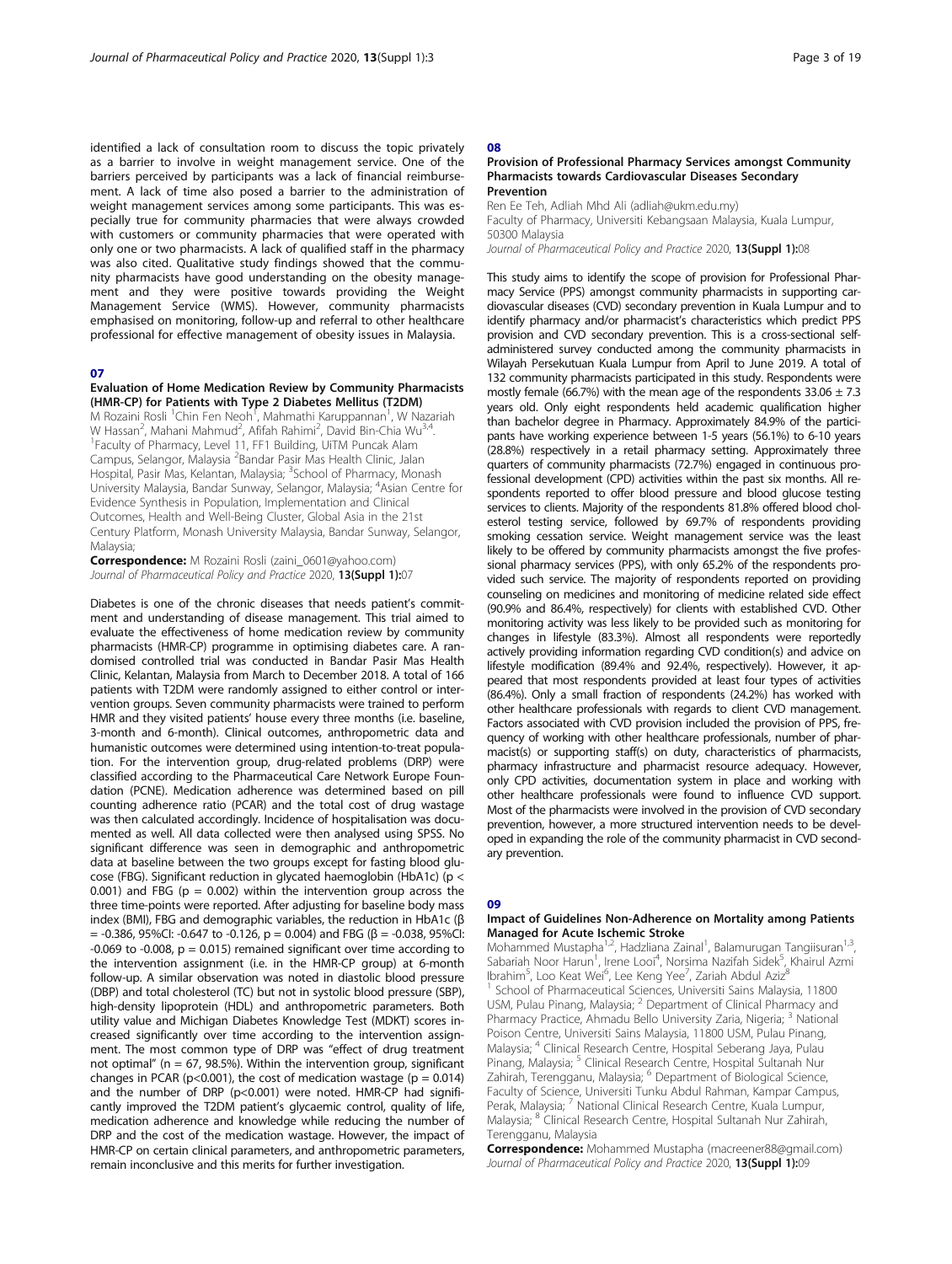Stroke is a leading cause of death worldwide. The cases of acute ischemic stroke are on the increase in the Asia Pacific particularly in Malaysia. Guidelines for managing stroke have been recommended by various health organizations, but adherence to such guidelines and impact on patient outcomes including mortality are rarely explored. The aim of this study is to evaluate the impact of guideline non-adherence on mortality among patients managed for acute ischemic stroke. All stroke patients diagnosed with first-ever acute ischemic stroke (AIS) enrolled in the multiethnic National Neurology Registry (NNEUR) and followed up for 6 months were included in this study. Patients' baseline clinical characteristics, risk factors, neurological findings, treatments, complications and outcome (survival status) data were reviewed. Nonadherence rate (NAR) was calculated based on the key performance indicators (KPI) of the NNEUR. Data were analyzed using SPSS version 20.0.  $p \le 0.05$ was considered statistically significant. A total of 579 first ever AIS patients were included in the final analysis. The overall mortality was recoded as 23 (4.0%) with a median (interquartile) age of 65 (20) years. Majority of the patients that died were PACI (43.5%) and TACI (26.1%) stroke types. NAR was more common with DVT prophylaxis (82.8%), and anticoagulant for AF (49.8%). The Cox model showed mortality and OCSP groups directly correlated with NAR ( $p$ <0.05). The median NAR was 2 (range, 0 - 5). The risk of death was found to be more likely among patients with NAR  $> 2$  ( $p= 0.05$ ), POCI and LACI clinical groups (p=0.023). Oxfordshire Community Stroke Project (OSCP); Nonadherence rate (NAR); Total anterior circulation infarct (TACI); Partial anterior circulation infarct (PACI); Lacunar infarct (LACI); Posterior circulation infarct (POCI); \* significant at  $p \le$ 0.05 using Chi-square. Guideline adherence in acute ischemic stroke management was sub-optimal. The nonadherence as well as patients' risk factors were associated with mortality. These findings suggest continuous quality assessment and implementation of guidelines-based practice in stroke management

#### 10

#### Association of Clinical Characteristics and Management of Critically Ill Sepsis Patients on Mortality Risk Factors and Length of Stay: (Predictors And Outcomes)

Khalid A. Al-Sunaidar<sup>1</sup>, Noorizan Abd Aziz<sup>2</sup>, Yahaya Hassan<sup>2</sup> <sup>1</sup>Department of Pharmacy Practice, Faculty of Pharmacy, Universiti Teknologi MARA (UiTM), Puncak Alam, Selangor, Malaysia; <sup>2</sup>Department of Pharmacy Practice, School of Pharmacy, Management and Science University, Shah Alam,Selangor, Malaysia

Correspondence: Khalid A. Al-Sunaidar (ksunaidar@gmail.com) Journal of Pharmaceutical Policy and Practice 2020, 13(Suppl 1):10

Sepsis is a leading cause of death in intensive care units (ICUs). It is also associated with long term morbidity and healthcare cost. The appropriate management is of greatest importance. Factors related to mortality include time to start antibiotics, infection control, and fluid infusion, in addition to factors intrinsic to patients, such as age and comorbidities. The aim of this study was to determine the association of characteristics and management of sepsis ICU adults' patients on the predictors of 28 mortality and ICU length of stay (ICU-LOS) with outcomes. A retrospective cohort study conducted in tertiary ICU hospital in Selangor. 228 adult patients' files with sepsis met the inclusion study criteria were reviewed. Univariate and multivariate (MVA) logistic & cox regression modelling were performed to detect relationship between patient characteristics and management (CM) with ICU-mortality. Also, univariate and (MVA) linear regression were used for determining association between (CM) and (ICU-LOS). Out of 228 ICU adult's patients 193(84.6%) were died with 119 (52.2%) male. The mean ICU-LOS was 9.86 days. The male gender [HR 1.38 (95% CI 1.032-1.860, P= 0.03)], surgery in ICU [HR 1.53 (95% CI 1.131-2.078, P= .006)], community acquired infection [HR 1.39 (95% CI 1.041-1.854, P=0.026)], mechanical ventilation duration 1-3 days [HR 40.52 (95% CI 5.383- 305.076, P<0.01)], 4 organs dysfunction [HR 1.820(95% CI

1.067-3.106, P=0.028)], Acinetobacter baumannii (AC) MRO infection [HR 1.802(95% CI 1.200- 2.706, P=0.005)], creatinine clearance on day-3 [HR 1.04(95% CI 1.011- 1.071, P= 0.007)] and DVT disease [HR 1.676 (95% CI 1.225- 2.294, P=0.001)] all were mortality risk factors. While in MVA cox regression only the 4 organs dysfunction [HR 0.128 (95% CI 025 -.654, P= 0.014)] and AC MRO infection [HR 0.102(95% CI 013 -.780, P= 0.028)] were protective risk factors. On the other hand, in MVA linear regression five variables were more likely to be associated as predictors for the increment of ICU-LOS  $(R^2=0.478)$ ; Intermittent Dialysis (95% Cl 1.776-6.464,  $P= 0.001$ ), Enterococcus faecalis infection (95% CI 0.412- 7.713, P=0.029), AC.MRO infection (95% CI 0.064- 5.044,  $P = 0.044$ ), DVT disease (95% CI 0.572- 4.247,  $P =$ 0.010) and surgery as source of infection (95% CI 0.408- 4.045,  $P= 0.017$ ). The risk of mortality was high among this cohort sepsis ICU patients. The hospital initiative to reduce the emergence of multiple resistant microorganisms and antibiotics stewardship programs would improve the clinical outcomes and lessen ICU-LOS.

#### 11

Economic Evaluation of Echinocandins for the Treatment of Candidaemia and Invasive Candidiasis: A Systematic Review Mohamed Abdul Hameed<sup>1</sup>, Nur Fatihah Binti Shaari<sup>1</sup>, Mahmathi Karuppannan<sup>1</sup>, Hasnah Ismail<sup>1</sup>, Yuet Yen Wong<sup>2</sup>, Chin Fen Neoh<sup>1</sup> <sup>1</sup> Faculty of Pharmacy, Universiti Teknologi MARA (UiTM), Selangor Branch, Puncak Alam Campus, 42300 Puncak Alam, Selangor, Malaysia; <sup>2</sup> Faculty of Pharmacy, Universiti Teknologi MARA, Penang Branch, Bertam Campus, 12300 Kepala Batas, Penang, Malaysia **Correspondence:** Mohamed Abdul Hameed

(pharmahameed@gmail.com)

Journal of Pharmaceutical Policy and Practice 2020, 13(Suppl 1):11

Candidaemia and invasive candidiasis (IC) are increasingly common among the critically ill and immunocompromised patients. Whilst echinocandins have been recommended as the first-line treatment and are associated with favourable safety profiles, however, they are expensive. Many economic evaluations published in this area; however no systematic review with methodological appraisal has been performed. The aim of this study was to identify and critically appraise the full economic evaluation of echinocandins for the treatment of candidaemia and invasive candidiasis. A detailed search of the literature was conducted for peer reviewed studies in multiple databases (i.e. PubMed, SCOPUS®, Cochrane, Web of Science, EconLit, Heoro. com and NHS EED). The characteristics of each included studies (i.e. country, study year, year of costing, type of currency, type of economic evaluation, objective, study perspective, time horizon, comparators, cost components, outcome measure, sensitivity analysis, and economic findings) were summarised. The reporting quality of the included studies were appraised using the 24-item Consolidated Health Economic Evaluation Reporting Standards statement (CHEERS checklist) and the methodological quality assessment was conducted using 10-item Drummond checklist. A total of 1194 articles were identified and 17 were included in the final review. The studies were either costminimisation analysis (n=9, 53%) or cost-effectiveness analysis (CEA) (n=8, 47%). Most of the reported studies employed decision analytical models. All studies reported cost per patient while several CEA also included the incremental cost per life year (LY) gained/saved or incremental cost per treatment success. The incremental cost-effectiveness ratio (ICER) per treatment success ranged from US\$41,020 to US\$147,207 and the ICER per LY gained ranged from US\$244 to US\$16,322. In general, all economic studies had a good reporting and methodological quality. Echinocandins were found to be cost-effective intervention in treating infections due to both albicans and non-albicans Candida species as compared to their alternatives.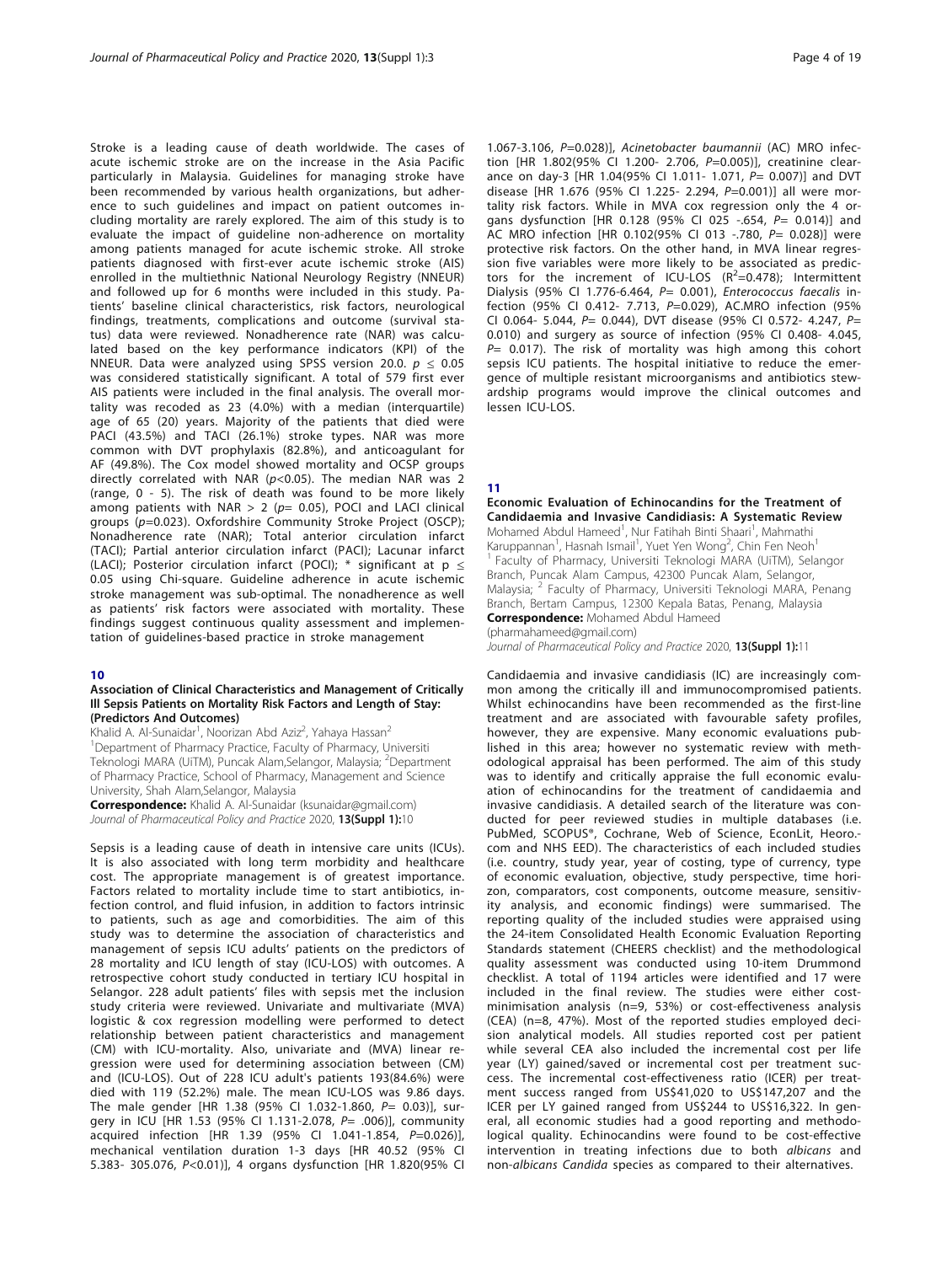#### 12

#### Self-Management Knowledge And Its Contributing Factors: A Cross-Sectional Survey Among Asthmatic Patients In Hospital Sultanah Bahiyah, Alor Setar

Rifqa Danisha Nadhrah Ramlan<sup>1</sup>, Wan Asma Najiha A Raman<sup>1</sup>, Syazani Salman Radzaini<sup>1</sup>, Norazila Abdul Ghani<sup>2</sup>, Qi Ying Lean<sup>1,3</sup>, Chin Fen Neoh<sup>4,5</sup>, Yuet Yen Wong<sup>1</sup>

1 Faculty of Pharmacy, Universiti Teknologi MARA, Cawangan Pulau Pinang, Kampus Bertam, Penang, Malaysia; <sup>2</sup>Pharmacy Department, Hospital Sultanah Bahiyah, Alor Setar, Malaysia; <sup>3</sup>Vector-Borne Diseases Research Group (VERDI), Pharmaceutical and Life Sciences CoRe, Universiti Teknologi MARA, Shah Alam, Selangor, Malaysia; <sup>4</sup>Faculty of Pharmacy, Universiti Teknologi MARA, Cawangan Selangor, Kampus Puncak Alam, Selangor, Malaysia; <sup>5</sup>Collaborative Drug Discovery Research (CDDR) Group, Pharmaceutical and Life Sciences Community of Research, Universiti Teknologi MARA, Shah Alam, Selangor, Malaysia **Correspondence:** Yuet Yen Wong (yuetyen@yahoo.com) Journal of Pharmaceutical Policy and Practice 2020, 13(Suppl 1):12

Asthma affects two-million people in Malaysia. in depth exploration given that it plays integral role in achieving good asthmatic control. This study therefore aimed to: (1) assess self-management knowledge and asthma control among asthmatic patients attending Hospital Sultanah Bahiyah (HSB), Alor Setar; (2) explore factors affecting asthma self-management knowledge; (3) determine the relationship between self-management knowledge and level of asthmatic control. A cross-sectional survey, using pre-validated questionnaire, was conducted over 4 months (November 2018 - February 2019) at outpatient pharmacy department (OPD) in HSB. Convenience sampling method was used. Patients who fulfilled study inclusion and exclusion criteria were consented to the study. The selfmanagement knowledge score was calculated based on correct responses provided. The score was converted into percentage with more than 75% deemed as good knowledge. All data were analysed using IBM statistical package for social sciences (SPSS) version 20 with a priori p < 0.05 considered statistically significant. A total of 274 questionnaires were completed and returned. The median asthma self-management knowledge score was 6 [Interquartile range (IQR) 2]. Only 17.9% of the respondents had good knowledge, 60.9% had adequate knowledge, and 21.2% had poor knowledge. Of all participants, 75.2% stated erroneously that asthma can be cured, 46.7% were confused about control and rescue antiasthmatic medications and only 51.1% could answer correctly that exercise improves lung capacity. Our findings suggested that respondents with a high education level ( $p = 0.01$ ) and had previously attended counselling ( $p = 0.005$ ) tend to have higher asthma self-management knowledge scores. In addition, respondents with longer duration of asthma diagnosis were found to have better self-management knowledge scores ( $r = 0.136$ ,  $p = 0.024$ ). No significant differences in self-management knowledge scores were observed in other sociodemographic factors (i.e. age, gender, occupation and smoking status). We observed a significant positive correlation between asthma self-management knowledge scores and asthma control ( $r = 0.143$ ,  $p = 0.018$ ). The level of asthma selfmanagement knowledge among adults attending HSB was adequate with several knowledge gaps remained. Healthcare professionals need to address such shortcoming given the findings from this study suggested that patients with greater self-management knowledge are more likely to achieve better asthma control.

#### 13

#### A Comparison of the Incidence and Hazard Ratio of Diabetes Mellitus among Statin User Groups in a Malaysian Healthcare Setting

Md Shariff A<sup>1</sup>, Karuppannan M<sup>2</sup>, Gnanasan S<sup>2</sup> and A. Aziz N<sup>3</sup> 1 Department of Pharmacy, Hospital Tengku Ampuan Rahimah, Klang, Selangor, Malaysia; <sup>2</sup>Department of Pharmacy Practice, Universiti Teknologi MARA, Puncak Alam Campus, Shah Alam, Selangor, Malaysia; <sup>3</sup>Department of Pharmacy Practice, Malaysian Science University (MSU), Shah Alam Campus, Selangor, Malaysia

Journal of Pharmaceutical Policy and Practice 2020, 13(Suppl 1):13

As certain conventional medications are becoming increasingly common among the current generation, their previously unexplored side effects and long-term effects have started to become a subject of scrutiny, and the link between these medications and long-term effects such as the development of diabetes, is starting to be explored. There has recently been a massive discovery in terms of the possible contribution of statins in the development of diabetes mellitus. This discovery has led to many subsequent debates and rumours or uncertainties over the safety and necessity of statins. As the discovery of the relationship between statins and Diabetes is still relatively new, there has yet to be extensive research exploring on the more specific details of the association. The individual risk of statin types have been explored but not extensively, specifically in Malaysia. To investigate the incidence of new-onset diabetes mellitus and to compare the risk of development of new-onset diabetes mellitus among different statin user groups or cohorts in a Malaysian healthcare setting. This was a retrospective cohort study. 507 patients without diabetes mellitus who were given statin treatment in Hospital Sungai Buloh were retrospectively enrolled and were subsequently divided into three cohorts according to the types of statin given. The mean duration of this study was 32.5 months (±18.1). The minimum duration of study was 2.9 months, while the maximum duration was 87.9 months. The incidence of DM was found to be highest in the simvastatin user group (20 of 114: 17.5%), followed by the mixed statin user group (35 of 213: 16.4%), and lovastatin (28 of 172: 16.3%), p=0.956. As the p value was >0.05, it was found that there was no significant difference in the incidence of DM among the three statin user cohorts. The risk of DM was found to be the highest in the Lovastatin user group compared to the mixed statin user group (Hazard ratio=1.88, p=0.017) followed by the Simvastatin user group (Hazard ratio=1.87, p=0.029). The risk of new-onset DM from lovastatin alone or simvastatin alone was significantly greater than those of mixed statin users, in which the statin type was switched at least once throughout the study, while the risk of new-onset DM from lovastatin and simvastatin were almost the same. There was no significant difference in the incidence of DM among the three statin user cohorts.

#### 14

#### The Use of Herbal and Dietary Supplements among Elderly in Puncak Alam, Selangor, Malaysia

Muhammad Helmi Zaini, Mohd Shahezwan Abd Wahab Department of Pharmacy Practice, Faculty of Pharmacy, Universiti Teknologi MARA (UiTM), 42300 Bandar Puncak Alam, Selangor, Malaysia. **Correspondence:** Mohd Shahezwan Abd Wahab (mohdsh2790@puncakalam.uitm.edu.my)

Journal of Pharmaceutical Policy and Practice 2020, 13(Suppl 1):14

The use of herbal and dietary supplement (HDS) has been shown to be prevalent in many countries. Despite being normally perceived as safe, HDS may produce adverse effects, and can potentially interact with conventional medicines. There is a concern about HDS use in the elderly population due age-related physiological changes in their body. The pattern of use of HDS among elderly population in Malaysia is limitedly known. This study aims to investigate the prevalence of and pattern of HDS use among a sample of elderly in Puncak Alam, Selangor. A cross-sectional survey was conducted between March and May 2019 among elderly individuals aged  $\geq 60$  in Puncak Alam, Selangor. Elderly individuals with cognitive impairment or those who do not understand Malay or English languages were excluded. Data was collected using a pre-validated questionnaire. Overall, 336 elderly responded to the survey, meeting the minimum recommended sample size of the study. Overall, 45.8% (154/336) of respondents were using at least one type of HDS at the point of survey. The prevalence of use of at least one type of dietary supplement and herbal medicine was 42.6% (143/336) and 11.3% (38/336), respectively. HDS non-users mostly "prefer to use modern medicines" (62.6%, 114/182), and are "not interested in using HDS" (59.3%, 108/ 182). Almost half (49.4%, 76/154) of HDS users have been diagnosed with a medical condition. About 38% (59/154) of them were also using at least one prescription drug. Multivariate analysis showed that having good – excellent perceived health (adjusted OR = 2.666,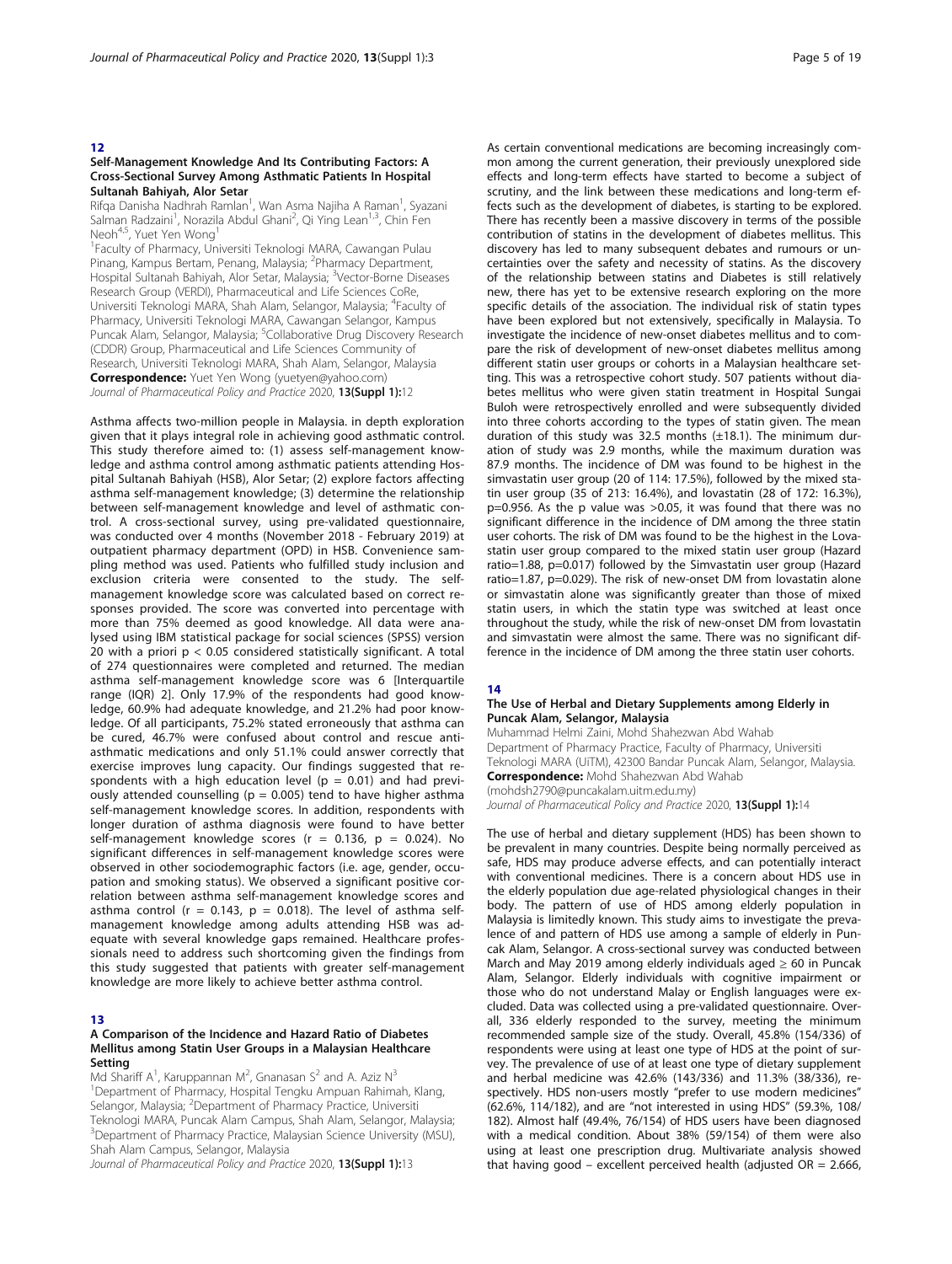95% CI =  $1.592 - 4.464$ ), a history of sickness in the past one month (adjusted OR = 2.500, 95% CI = 1.426 - 4.383), having lower body mass index (adjusted OR =  $0.937$ , 95% CI =  $0.887 - 0.990$ ) were predictors of HDS use. Only a small percentage of them (25/154, 16.2%) informed their HDS use to healthcare providers. Since many elderly individuals used HDS, healthcare providers should be more vigilant about this issue. There is also need for on-going campaigns to educate the public about HDS' benefits and risks

#### 15

#### ABC-VEN Analysis on Cardiovascular Medicines Used at The Tertiary Hospital in Mongolia

Dulmaa Lkhagvasuren<sup>1</sup>, Enkhjargal Dorjbal<sup>2</sup>

<sup>1</sup> School of Pharmacy, Mongolian National University of Medical Sciences; <sup>2</sup> School of Pharmacy, Mongolian National University of Medical Sciences

Correspondence: Enkhjargal Dorjbal (enkhjargal.d@mnums.edu.mn) Journal of Pharmaceutical Policy and Practice 2020, 13(Suppl 1):15

As cardiovascular diseases are the great public health problem globally, the management of cardiovascular medicines should not be out of attention. The ABC, VEN and ABC-VEN matrix analysis are carried out to identify the categories of cardiovascular medicines which are in the Essential Medicine List of Mongolia. Cross sectional design was used to carry out this study. The study was conducted at the Third State Central Hospital of Mongolia in FY 2018-2019. The annual cardiovascular medicines comsumption and expenditure were collected. ABC, VEN and ABC/VEN matrix analysis were used. Total 33 cardiovascular medicines which are in the Essential Medicine List of Mongolia were used during FY 2018-2019. In the ABC analysis 5 (15.2%), 7 (21.2%) and 21 (63.6%) drugs were classified as A, B and C category respectively. Whereas in the VEN analysis 23 (70%), 8 (24%) and 2 (6%) drugs were considered Vital, Essential and Non-essential items respectively. The ABC-VEN matrix analysis showed that category I, II and III contained 26 (78.8%), 6 (18.2%) and 1 (3%) drugs respectively. The results show that the medicines belonging to category I should be managed with great attention. The ABC, VEN and ABC-VEN matrix analysis should be carried out routinely in order to manage inventory effectively and properly in the hospitals.

### 16

#### Evaluation And Prevalence Of Pharmacovigilance Among Healthcare Professionals In Pakistan

Qurratul-ain Leghari<sup>1,2</sup>, Muhammad Shahzad Aslam<sup>3</sup>, Neelum Malick<sup>4</sup> , Sadia Kashif<sup>4</sup>, Sharmeen Bawani<sup>5</sup>

<sup>1</sup> Department of Pharmaceutical Chemistry, Faculty of Pharmacy, Ziauddin University. Clifton Karachi, Pakistan; <sup>2</sup> Department of Pharmaceutical Chemistry, Faculty of Pharmacy, University of Karachi, Pakistan; <sup>3</sup> Department of Chemistry, Xiamen University Malaysia, Sepang, 43900, Malaysia; <sup>4</sup> Department of Pharmacology, Faculty of Pharmacy, Ziauddin University, Clifton Karachi, Pakistan; <sup>5</sup> Department of Pharmaceutics, Faculty of Pharmacy, University of Karachi, Pakistan **Correspondence:** Muhammad Shahzad Aslam

(aslam.shahzad@xmu.edu.my)

Journal of Pharmaceutical Policy and Practice 2020, 13(Suppl 1):16

To increase the safe usage of medicines, it is important that these ADRs be reported. Many countries around the world have well established national Pharmacovigilance systems that depend upon reporting of ADRs by physicians and pharmacists. The investigation of the knowledge, attitudes, and perception of healthcare professionals towards the Pharmacovigilance framework and ADR reporting has already been explored in the developed nations yet there is an absence of studies in Pakistan. This study was carried out to gain insight into the knowledge, attitude, and perception of physicians, pharmacists, and nurses working in the private sector towards Pharmacovigilance and ADR reporting by conducting a questionnairebased survey. Their knowledge of ADR reporting, the concept of Pharmacovigilance, the type of ADRs that are to be reported are discussed along with their attitude and perception as to how important ADR reporting is. The reasons and factors of under-reporting or not

reporting ADRs are also evaluated. In order to achieve the research objectives, a total of 375 questionnaires were distributed out of which 125 (33.3%) for each category that was doctors, pharmacists and nurses respectively. The findings revealed that the majority of respondents ( $n = 205$ , 54.7 %) were not aware of the term and concept of Pharmacovigilance. Even though a majority of respondents (n= 230, 61.3%) felt that ADR reporting is a professional obligation that needs to be fulfilled, only (n=155, 41.3%) healthcare professionals claimed to have been trained on how to actually report an ADR. This study and its findings established the absence of knowledge about Pharmacovigilance and ADR reporting among healthcare professionals.

#### 17

#### Stakeholders of the Pharmaceutical Industry Perceptions on Medicine Price Transparency Practice in Malaysia Private Health Care Settings

Nur Sufiza Bt Ahmad<sup>1,2</sup>, Ernieda Hatah<sup>1</sup> & Mohd Makmor-Bakry<sup>1</sup> <sup>1</sup> Discipline of pharmacy practice, Faculty of Pharmacy, Universiti Kebangsaan Malaysia, Jalan Raja Muda Abd Aziz, 50300, Kuala Lumpur; <sup>2</sup> Pharmaceutical Services Division, Ministry of Health Malaysia, 46350, Petaling Jaya, Selangor, Malaysia Correspondence: Ernieda Hatah (ernieda@ukm.edu.my)

Journal of Pharmaceutical Policy and Practice 2020, 13(Suppl 1):17

Price transparency in healthcare can be defined as readily available information on the price of healthcare services or medicines that, together with other information, helps define the value of those services or medicines.[1] While the policy makers are advised to achieve more transparent prices and contract structures for medicines to address disproportionate price differences within and between countries [2], pharmaceutical industries stakeholders' view on medicine price transparency practice is still lacking. In Malaysia, the voluntary reporting of medicine prices have been started since 2011 [3], nevertheless only a few pharmaceutical companies were reported to declare their medicine price to the Pharmaceutical Service Department [4]. Since the effect of medicine price transparency depend critically on how prices are presented, it is important to gather the stakeholders of pharmaceutical industries' insights on the potential benefits and threats of medicine price transparency practice to industries and market. Thus, this study aims to evaluate the stakeholders of the pharmaceutical industries' perspective of medicine price transparency practice in the private healthcare system in Malaysia. This study was conducted as face-to-face, semi-structured interview. Respondents from four main stakeholders in the pharmaceutical industry which are the drug manufacturers or product holders, community pharmacists, general practitioners and private hospital pharmacists were recruited using purposive sampling. Using phenomenological study approach, interviews were conducted at respondents' practices and were audio recorded with their consent. Data were transcribed verbatim and analysed using thematic analysis with Atlas.ti 8 software and categorised as strengths, weaknesses, opportunities and threats (SWOT). A total of 23 respondents were interviewed. Summary of the respondents' background is presented in Table 1. SWOT analysis is summarized in Table 2. There were mixed perceptions on medicine price transparency practice in Malaysia. Although it was perceived to benefit the industries by standardizing the medicine pricing, reduce price variability, provide reference and control medicine price, there were concerned that the practice may affect stakeholders' business and marketing strategy, reduce profit margin, increase general practitioner's consultation fees and causing medicine price geographical discrepancies. The practice was viewed as an opportunity to disseminate the truth price information to consumer but it may give advantage to big pharmaceutical industries to cut competition with reduce price. Proper planning before implementing the compulsory price transparency practice is needed. Improper implementation may cause medicine price to increase or reduce business abilities of the pharmaceutical industries, hence affect public's accessibility and affordability to medicine.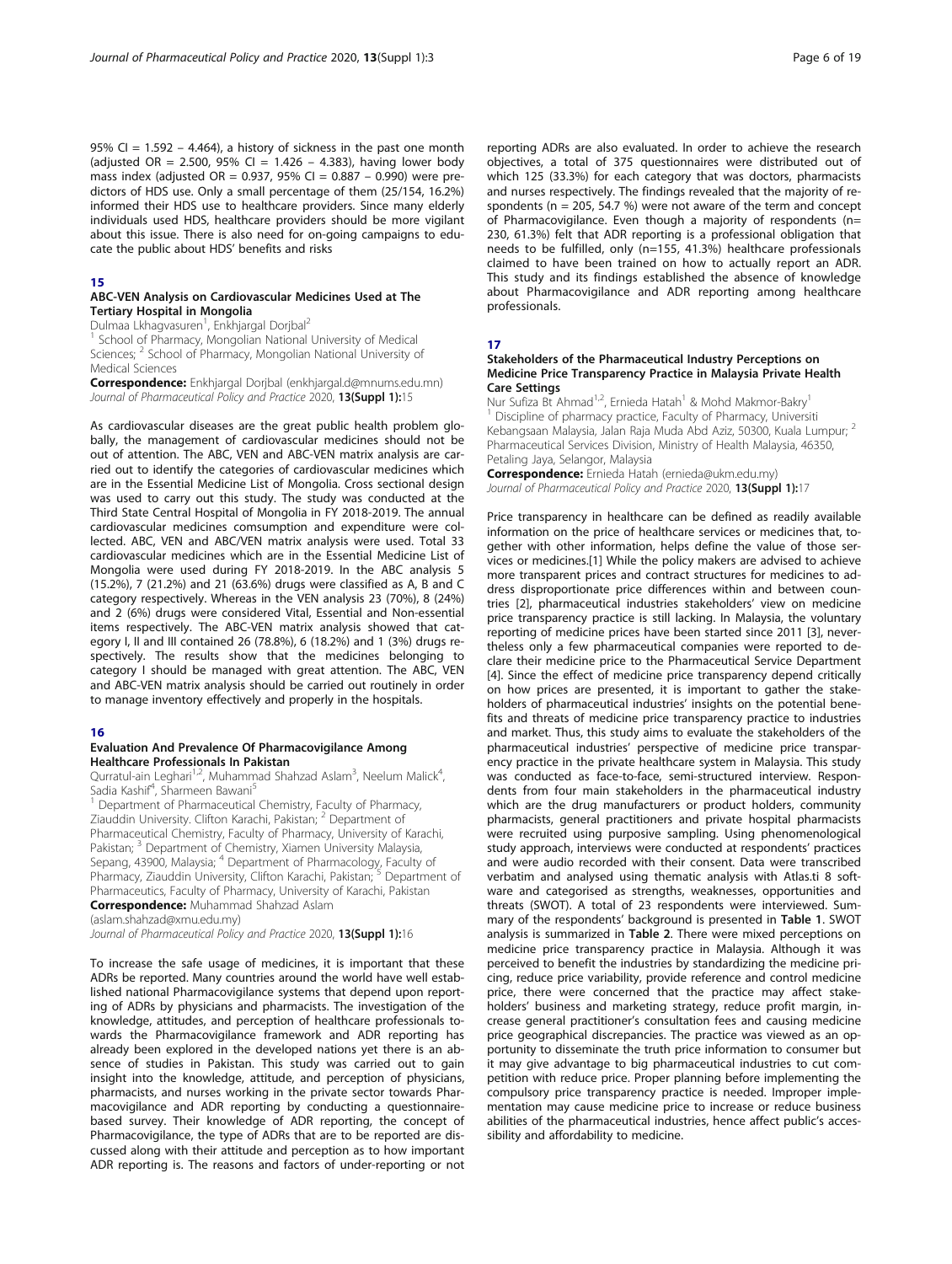Table 1 (abstract 17). Summary of respondents' demographics

| No.            | Group           | Participants                | Gender | Years of Experience |
|----------------|-----------------|-----------------------------|--------|---------------------|
| 1              | PI1             | Manufacturer/Product Holder | Male   | 30                  |
| 2              | PI2             | Manufacturer/Product Holder | Male   | 30                  |
| $\overline{3}$ | PI3             | Manufacturer/Product Holder | Male   | 20                  |
| 4              | PI4             | Manufacturer/Product Holder | Female | 28                  |
| 5              | PI5             | Manufacturer/Product Holder | Male   | 30                  |
| 6              | P16             | Manufacturer/Product Holder | Male   | 6                   |
| 7              | PI7             | Manufacturer/Product Holder | Male   | 23                  |
| 8              | CP1             | Community Pharmacy          | Female | 22                  |
| 9              | CP3             | Community Pharmacy          | Female | 10                  |
| 10             | CP4             | Community Pharmacy          | Female | 19                  |
| 11             | CP5             | Community Pharmacy          | Female | 18                  |
| 12             | CP6             | Community Pharmacy          | Female | 16                  |
| 13             | CP7             | Community Pharmacy          | Male   | 6                   |
| 14             | PH1             | Private Hospital            | Female | 19                  |
| 15             | PH <sub>2</sub> | Private Hospital            | Female | 28                  |
| 16             | PH3             | Private Hospital            | Female | 12                  |
| 17             | PH4             | Private Hospital            | Female | 17                  |
| 18             | PH5             | Private Hospital            | Female | 18                  |
| 19             | GP1             | Private Clinic              | Female | 10                  |
| 20             | GP <sub>2</sub> | Private Clinic              | Male   | 28                  |
| 21             | GP3             | Private Clinic              | Female | 15                  |
| 22             | GP4             | Private Clinic              | Male   | 16                  |
| 23             | GP5             | Private Clinic              | Male   | 22                  |
|                |                 |                             |        |                     |

Table 2 (abstract 17). SWOT analysis of respondents' view of medicine price transparency practice

| Internal Factor         | Strengths                                                                                    | Weaknesses                                                                                                                                                                                                     |  |
|-------------------------|----------------------------------------------------------------------------------------------|----------------------------------------------------------------------------------------------------------------------------------------------------------------------------------------------------------------|--|
|                         | Standardize medicine price<br>& reduce price variability                                     | Reduce pharmaceutical industries'<br>profit margin, hence jeopardizing<br>their survival                                                                                                                       |  |
|                         | Provide reference price to<br>consumer and health care<br>providers                          | Remove good price for certain<br>facilities/ health care providers<br>through abolishment of tier<br>pricing and/or bonusing                                                                                   |  |
|                         | Increase consumer empowerment<br>in value-based purchasing                                   | Increase geographical pricing                                                                                                                                                                                  |  |
| <b>External Factors</b> | Opportunities                                                                                | Threats                                                                                                                                                                                                        |  |
|                         | Resolve consumer's suspicion on<br>industries for setting high mark-up<br>for medicine price | Due to reduction in mark-up price,<br>to ensure business survival, other<br>related cost such as GP's<br>consultation fee may increase                                                                         |  |
|                         | Prevent unreasonable increase in<br>medicine price                                           | Availability of reference price to<br>other countries (External Reference<br>Price, ERP) may reduce optimal<br>monopoly price at home/country<br>that needed it, for example, the<br>least developed countries |  |
|                         | Strengthen the collaboration<br>between pharmaceutical<br>industries and the government      | Reduce competition may cause<br>market monopoly                                                                                                                                                                |  |
|                         | Promote healthy competition<br>between the industries                                        | Lack of regulation, increase the<br>risk for price manipulation by<br>the pharmaceutical industries                                                                                                            |  |
|                         | Ease the process of itemized<br>billing                                                      | Reduced profit margin, hence<br>reduce investment in R&D, in<br>turn, translate into fewer or<br>less innovative new products                                                                                  |  |
|                         | Healthcare providers could focus<br>more to service and treatment<br>care                    |                                                                                                                                                                                                                |  |

## 18

#### Pharmaceuticals and public policy in the future of pharmacy: A review of the literature

Raveena Amee Nagaria, Syed Shahzad Hasan, Zaheer Ud-Din Babar Department of Pharmacy, University of Huddersfield, Queensgate, Huddersfield, HD1 3DH, United Kingdom Journal of Pharmaceutical Policy and Practice 2020, 13(Suppl 1):18

The pharmacy profession is changing and adapting its role within healthcare systems in response to changes in patient demographics worldwide. Funding priorities within the healthcare system are determined by evidence of improvement in clinical practice and costeffectiveness of medication therapy and the delivery of services. To critically review literature relating to pharmaceuticals and public policy in the context of the future of pharmacy. Medline, Pubmed, Science Direct, Scopus and Springer Link electronic databases were searched for peer-reviewed literature using keywords such as "pharmacy practice" "future" "pharmaceuticals" "pharmaceutical policy" "healthcare" and "public policy". Titles and abstracts were screened and data from eligible full-text articles dated from June 2009 to June 2019 was extracted. A total of 10 studies were included. Some studies highlighted the need for balancing expenditure between spending on pharmaceuticals and remuneration for pharmacy service delivery. This could be achieved by greater drug pricing transparency coupled with patient-centered, pharmacist-led services focused on medication therapy management. Other studies discussed the need to advocate and reconfigure the role of the pharmacist in policy documents, highlighting how pharmacists' skills and expertise add value in patient-centred healthcare decision-making. Overall, the literature suggested the need for developing a model that could be used to drive changes in practice in the future. As pharmacy practice models are continuously evaluated, it is vital to explore how pharmaceuticals and public policy have an impact upon policy-making decisions within the healthcare system in the future.

#### 19

#### Challenging Role of Pharmacists in Achieving Universal Health Coverage: A Qualitative Study in the Philippines

Erwin Martinez Faller<sup>1</sup>, Jesa Madelo<sup>2</sup>, Edward Agravante Tolentino<sup>3</sup> <sup>1</sup>Research Management Center, Tagum Doctors College, Inc., Visayan Village, Philippines, 8100; <sup>2</sup>Pharmacy Department, Tagum Doctors College, Inc., Visayan Village, Philippines, 8100; <sup>3</sup>Supply Chain and Business Development, Regicon Healthcare Inc., Makati City, Philippines Correspondence: Erwin Martinez Faller (erwinfaller1007@gmail.com) Journal of Pharmaceutical Policy and Practice 2020, 13(Suppl 1):19

Pharmacists are contributing in public health activities in low– and middle–income countries to facilitate strengthening of health equity in the country. The recent Universal Health Care (UHC) law or Republic Act No. 11223 calls for the participation of pharmacists in providing easier access to medicines. This study aims to identify the challenging role of pharmacists in achieving UHC in the Philippines. This study employed a qualitative phenomenological research design using face-to-face interviews conducted from May to July 2019. Purposive snowball sampling technique were used in 20 pharmacists from village pharmacies (botika ng barangay), public hospitals and regulatory agencies. The pharmacists narrated their experiences and barriers encountered in performing their role in attaining UHC through in-depth interviews, which were collected, transcribed and explored using the thematic analysis approach. The preliminary findings of the study revealed that pharmacists were involved in improving compliance to prescribed regimen, and accessibility to affordable, quality and cost-effective medications; monitoring patient's treatment; and counseling patients and their caretakers on appropriate and rational drug therapy. Pharmacists also participated in public health activities such as prevention and control of noncommunicable diseases through health education on promoting lifestyle changes and avoiding modifiable risk factors. Government hospitals initiated clinical pharmacy services to assign pharmacists in direct patient care. Barriers in UHC showed inadequacy of funding for medicine, facilities and services; underutilization of pharmacists;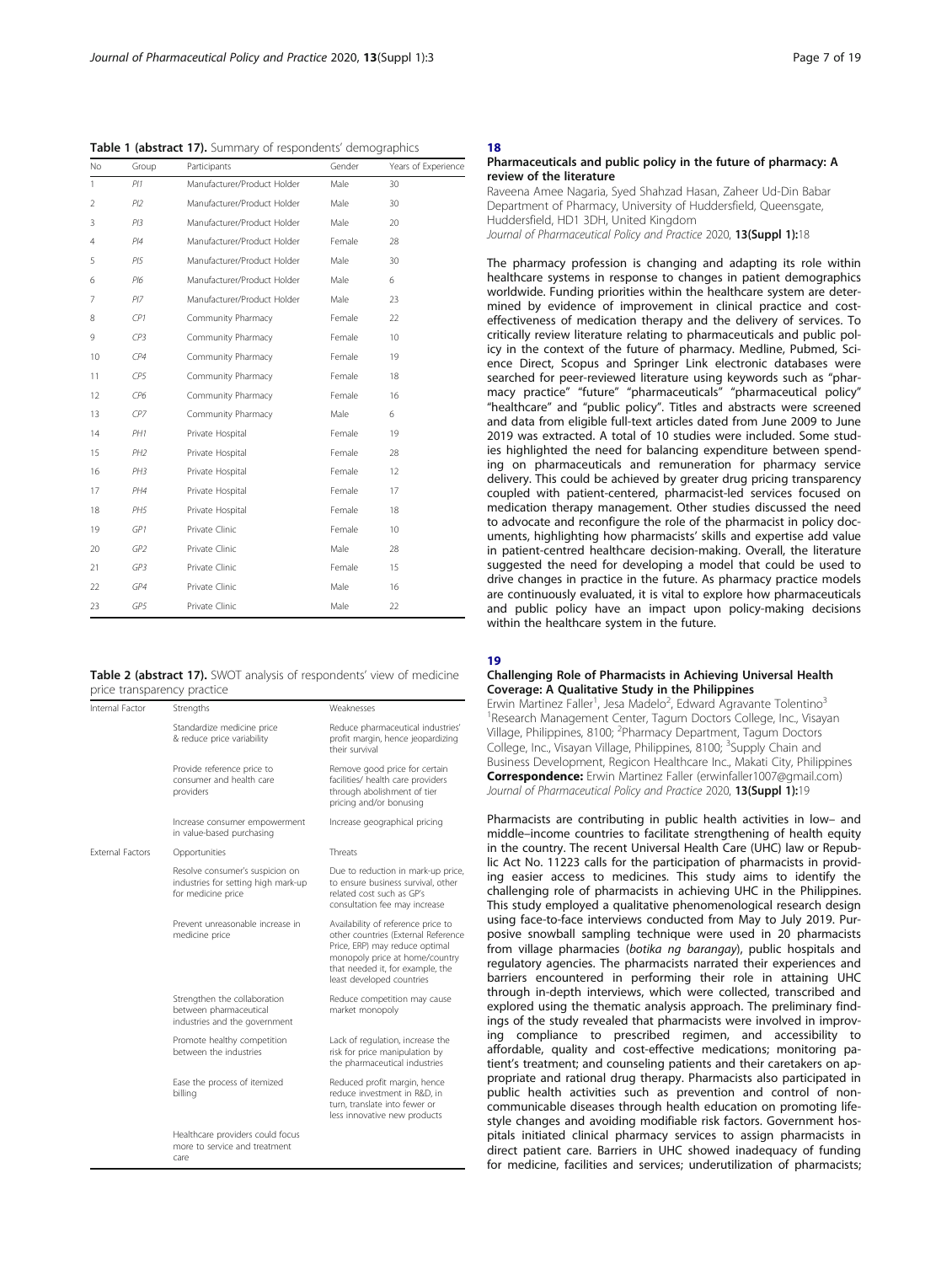insufficient number of pharmacists employed in government and private institutions and competency in providing clinical pharmacy services. The recent passage of the UHC law has a major impact in the shift of the pharmacist's role from a productoriented practice to a patient-focused service. Thus, pharmacists are getting ready for their enhanced role in the health sector to attain health for all Filipinos.

#### 20

#### Investigation of Adverse Drug Reactions Experienced by Smokers Attending Quit Smoking Clinics in Kuala Lumpur, Malaysia

Zakiah Mohd Noordin<sup>1</sup>, Mahmathi Karuppannan<sup>1</sup>, Neoh Chin Fen<sup>1</sup>, Nor Haizan Ibrahim @ Ghazali2

<sup>1</sup>Department of Pharmacy Practice, Faculty of Pharmacy, Universiti Teknologi MARA, Bandar Puncak, Alam, Selangor, Malaysia; <sup>2</sup>Pharmacy Department, Klinik Kesihatan Kuala Lumpur, Jalan Temerloh, Taman Tasik Titiwangsa, 53200 Kuala Lumpuur

Journal of Pharmaceutical Policy and Practice 2020, 13(Suppl 1):20

Utilisation of pharmacologic treatment in smoking cessation programme lead to highest quit rate. However, adverse drug reactions (ADR) associated with varenicline and nicotine replacement therapy may impair patient's effort to quit. This research aims to investigate the ADRs experienced by smokers attending smoking cessation programme in Malaysia upon being prescribed with pharmacotherapy agents to quit smoking. This retrospective study was conducted in May 2019 at 4 quit smoking clinics (QSC) in Kuala Lumpur. A convenient sample of 285 smokers attended QSC between January 2016 to December 2018 was enrolled and categorized into 2 quit smoking status; successfully achieved 6 month abstinence and failed to achieve 6-month abstinence. Information on socio-demographics, smoking history, pharmacotherapy agent prescribed, and adverse drug reactions were collected from smoker's medical records and analyzed by Pearson Chi-Square statistical test. The mean age of smokers is 48, with majority(37%) of the smokers age between 35 to 54 years old. 52% smokers are Malay, 33% are Chinese and 42% are Indians. 90% (256) of smokers are male. Of 285 smokers, 70 were prescribed nicotine gum and patch, 58 were prescribed varenicline alone, 55 were prescribed varenicline with nicotine gum, 51 were prescribed nicotine patch only, 27 were given nicotine gum only and 5 smokers were given combination of all three agents. ADR occurred in 139 out of 285 smokers (48.8%) and occurred mostly during the early stage of treatment; 2-4 weeks following initiation. Of 139 smokers experiencing ADR, 98 (70.5%) failed to quit while 41(29.5%) smokers successfully quit following recruitment. Highest ADR reported due to varenicline (42.9%), followed by nicotine patch (30%) and nicotine gum (27.1%). Throat irritation and nausea are the ADR reported highest for nicotine gum, irritation at site of infection for patient prescribed with nicotine patch and sleep problems in patients taking varenicline. There is no significant association between ADR experience and quit smoking status (p=0.461). The majority of adverse drug reactions reported were mild and patients often able to tolerate the ADRs following counselling from doctors or pharmacists. Thus, frequent monitoring of patient's progress especially on ADR and consideration of additional or alternative treatments is important to ensure patients are able to quit smoking effectively.

#### 21

#### Prevalence and Predictors of Herbal Medicines Use among Jordanian Adults

El-Dahiyat F<sup>1</sup>, Rashrash M.<sup>2</sup>, Abuhamdah S.<sup>2,3</sup>, Abu Farha R<sup>4</sup> <sup>1</sup>College of Pharmacy, Al-Ain University of Science and Technology, Al-<br>Ain campus, United Arab of Emirates; <sup>2</sup>College of Pharmacy, Al-Ain University of Science and Technology, Abu Dhabi campus, United Arab of Emirates; <sup>3</sup> Department of Biopharmaceutics and Clinical Pharmacy, Faculty of Pharmacy, The University of Jordan, Amman, Jordan; <sup>4</sup> Department of Clinical Pharmacy and Therapeutics, Faculty of Pharmacy, Applied Science Private University, Amman, Jordan

Journal of Pharmaceutical Policy and Practice 2020, 13(Suppl 1):21

The aim of this study was to investigate the prevalence and determine factors, which predict the use of herbal medicine among Jordanian adults. A cross-sectional study was conducted on 378 older adults who were randomly selected from two different areas of Jordan. A questionnaire was used to gather the data. The data were described using the measures of descriptive statistics and analyzed via the Chi-square and multivariate logistic regression analysis. The majority of participants rated their health both excellent or very good (71.4%) and no significant association between the rated health and the usage of herbal medicines. About 80% of the study population did not report the presence of any chronic disease and no association between the presence of chronic illness and the use of herbal medicine. The most prevalent chronic disease among the study subjects was hypertension followed by diabetes (9.5%, 5.6% respectively) and there was a statistically significant association between type of chronic illness and the admitted use of herbal medicines. The herbal medicines were obtained mainly from Herbalist followed by the pharmacy (37.8, 23.0% respectively). Herbal medicine use was mainly recommended by family and friends in 39.7% followed by pharmacist and mass media (17.7%, 12.4% consecutively). Pharmacist and medical doctors were the most trusted persons in providing accurate information (24.6%, 23.3% correspondingly). The participants were disagree regarding the safety of herbal products and that herbal products are better than conventional medicines. The highest agreement was with the statement that says the herbals can maintain and promote health followed by their desire to know more about safety and efficacy of herbal medicines and the possibility of use herbals to treat illnesses (83.3%, 79.6%, and 77.8% respectively). There is a high use of herbal medicines in Jordan specially among hypertensive patients. Therefore, there is a need to amend the pharmaceutical policy to cover herbal medicines. There is also a need to establish effective health education programmes to discuss the benefits and risks of herbal medicine use with the aim of maximizing patient health outcomes.

#### 22

#### Prevalence and Evaluation of Factors Associated with Depression Among Hemodialysis Patients

Amjad Khan<sup>1, 2, 3</sup>, Amer Hayat Khan<sup>1, 2</sup>, Syed Azhar Syed Sulaiman<sup>1</sup>, , Azreen Syazril Adnan<sup>2</sup>, and Saima Mushtaq<sup>4</sup>

<sup>1</sup>Discipline of Clinical Pharmacy, School of Pharmaceutical Sciences, Universiti Sains Malaysia, Penang 11800, Malaysia; <sup>2</sup>Chronic Kidney Disease Resource Centre, School of Medical Sciences, Health Campus, Universiti Sains Malaysia, Kubang Kerain 16150, Kelantan, Malaysia; <sup>3</sup>Department of Pharmacy, Quaid-i-Azam University, Islamabad 45320 Pakistan; <sup>4</sup>Health Care Biotechnology Department, Atta ur Rahman School of Applied Biosciences, National University of Science & Technology, Islamabad 44000, Pakistan

Correspondence: Amjad Khan (amjadkhan@qau.edu.pk) Journal of Pharmaceutical Policy and Practice 2020, 13(Suppl 1):22

Depression is one of the most common psychiatric disorders among hemodialysis (HD) patients but under-recognized. The present study was conducted with the aim to determine the prevalence and factors associated with depression among HD patients. Hospital Anxiety and Depression Scale (HADS) questionnaire was used to measure the depression level among 220 HD patients. This was a prospective followup study and the patients were asked to self-complete HADS questionnaire at three-time points: i) at baseline visit ii) after three months' interval and iii) at six months' interval (third follow up). In our study 157 (71.3%) patients suffered from depression at baseline, 169 (78.2%) on  $2^{nd}$  evaluation and 181 (84.9%) on the final visit respectively. In multivariate logistic regression analysis, treatment given to patients at non-governmental organizations (NGO's) running HD centers (OR= 0.347, p-value= 0.039) had statistically significant association with the prevalence of depression at final visit. Negative association of depression with dialysis therapy at NGOs running dialysis facilities is an indication of better depression management practices at these centers. This finding needs further investigation and therefore larger studies with longer follow-ups are warranted.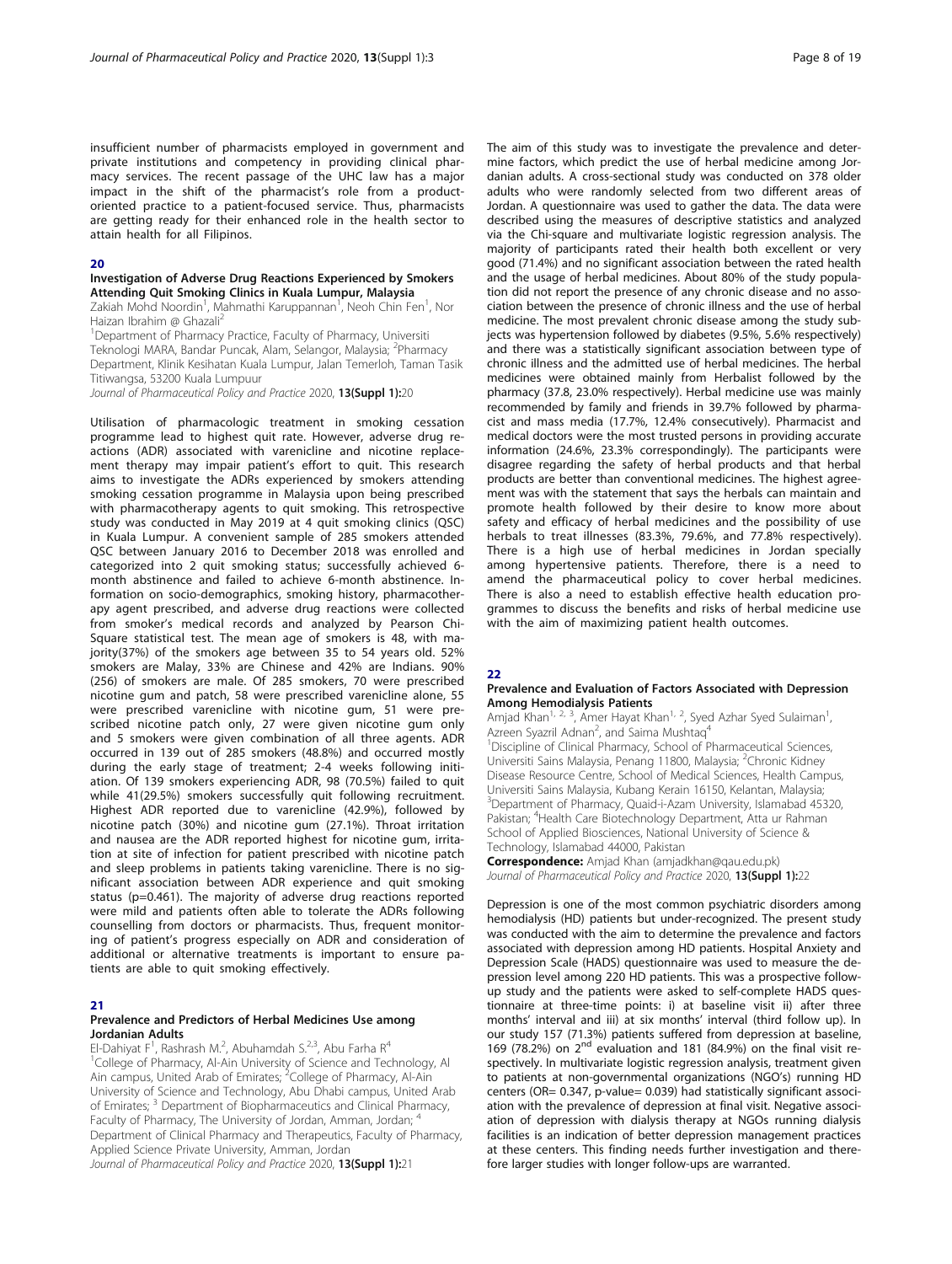#### 23

#### Self-Care Knowledge Among Type 2 Diabetes Mellitus Patients in Hospital Taiping, Malaysia

Maisarah Mohamad Fadzil<sup>1</sup>, Muhammad Hadif Syahmi Mohd Akmal<sup>1</sup> , Yuet Yen Wong<sup>1</sup>, Chin Fen Neoh<sup>2,3</sup>, Qi Ying Lean<sup>1,4</sup>,<br><sup>1</sup>Faculty of Pharmacy, Universiti Teknologi MARA Faculty of Pharmacy, Universiti Teknologi MARA, Cawangan Pulau Pinang, Kampus Bertam, Penang, Malaysia; <sup>2</sup>Faculty of Pharmacy, Universiti Teknologi MARA, Cawangan Selangor, Kampus Puncak Alam, Selangor, Malaysia; <sup>3</sup>Collaborative Drug Discovery Research (CDDR) Group, Pharmaceutical and Life Sciences Community of Research, Universiti Teknologi MARA, Shah Alam, Selangor, Malaysia; <sup>4</sup>Vector-Borne Diseases Research Group (VERDI), Pharmaceutical and Life Sciences CoRe, Universiti Teknologi MARA, Shah Alam, Selangor, Malaysia **Correspondence:** Qi Ying Lean (leanqiying@yahoo.com) Journal of Pharmaceutical Policy and Practice 2020, 13(Suppl 1):23

Diabetes mellitus (DM) is a chronic metabolic disease associated with high morbidity and mortality. Type 2 DM (T2DM) is the most common type of DM, accounting for 90% of DM population. In Malaysia, DM has increased more than two-fold over the decades which needs serious actions to control the prevalence. Despite the availability of different hypoglycaemic agents, less than a quarter of patients in Malaysia achieved good glycaemic control. Even with the use of medications, patients self- management is essential as majority of diabetes care is practised by patients. Therefore, the main objective of our study was to determine the self-care knowledge among patients with T2DM in Hospital Taiping, Malaysia. A cross-sectional survey was conducted from December 2018 to February 2019. Adult patients with T2DM receiving treatment at Hospital Taiping were recruited through convenient sampling. A pre-validated, selfadministered questionnaire was used to assess patient's diabetes self-care knowledge. Total knowledge scores were calculated based on the correct responses provided. Chi-Square test was used to analyse the relationship of sociodemographic factors and the level of diabetes self-care knowledge. Data were analysed using SPSS with a p-value less than 0.05 was considered to be significant. A total of 148 adult patients diagnosed with T2DM participated in the survey. A total of 45.3% patients with T2DM in Hospital Taiping recorded a good knowledge score (i.e. score  $\geq$  70%) whereas more than half of patients (54.7%) had low diabetes self-care knowledge (< 70%). Most of the patients (98.6 %) knew that doctor make treatment planning by gathering data from the self-monitoring blood glucose and mostly (82.4%) thought that only the doctors should make plans on how a person with diabetes can achieve his/her health target goals. Education level ( $p = 0.041$ ) was significantly associated with the level of self-care knowlege among patients. No significant difference in diabetes self-care knowledge scores observed in other sociodemographic factors [age ( $p = 0.542$ ), gender ( $p = 0.275$ ), ethicity ( $p = 0.275$ ) 0.179), and duration of diabetes ( $p = 0.068$ )]. Significant negative correlation was observed between self-care knowledge score and the fasting blood glucose (r = -0.264,  $p = 0.002$ ). Several diabetes selfcare knowledge gaps were identified from this study despite a proportion of respondents achieved high knowledge scores. The selfcare knowledge among patients with T2DM is important to enable patients to practise self-care and to make good decisions in managing their diabetes.

#### 24

#### Identifying The Predictors of The Effectiveness of Methadone Maintenance Therapy (Mmt) Among Opiate Dependent Patients Registered with Klinik Kesihatan Bayan Lepas and AADK Telok Bahang.

Christina Malini<sup>1</sup>, Noor Azizah Binti Abdul Wahab<sup>2</sup>, Ahmad Fuad Shamsuddin<sup>3</sup>

Hospital Seberang Jaya,Pulau Pinang; <sup>2&3</sup> School of Pharmaceutical Sciences,Royal College of Medicine,Perak.

Correspondence: Christina Malini (paarai03@yahoo.com)

Journal of Pharmaceutical Policy and Practice 2020, 13(Suppl 1):24

Effectiveness of Methadone Maintenance Therapy (MMT) among opiate dependent individuals can be evaluated through changes observed in the quality of life (QOL) o these individuals after enrolling in the MMT programme. A study recently done in Klinik Kesihatan Bayan Lepas and AADK Telok Bahang proved that there is improvement in QOL of individuals after enrolling in MMT. Many factors affect the magnitude change in QOL. There is a big question mark where any predictors affect the effectiveness of MMT program in both centers. This study was undertaken to evaluate the predictors affecting the effectiveness of MMT programme and the QOL among opiate dependent individuals. In this study, 100 individuals from the Ministry of Health (MoH), Klinik Kesihatan Bayan Lepas (Bayan Lepas Health Clinic) and Agensi Anti-Dadah Kebangsaan (National Anti-Drug Agency) in Telok Bahang were involved. Percentage of daily attendance and drug urine results were collected during the study period. Subjects were predominantly of Malay ethnicity (82%) and aged between 51 to 60 years old (34%). The mean percentage of opiate relapse rate and compliance rate among MMT clients were 40.65% (±44.73) and 96.33% (SD±6.64) respectively. Pearson correlation was done to identify the relationship between compliance rate and opiate relapse rate and noted there was a significant negative relationship,  $r(100) =$ -2.3 and p =0.021. Age, education level and matrimonial status variables were tested through one- way ANOVA post hoc test. For social domain, secondary education was significant in the magnitude of score change in social domain, with mean difference of 14.75 and with a significance of 0.035 (p<0.05). Age and matrimonial status did not produce any significant magnitude of score outcome. Stepwise multiple linear regression analysis was performed and a significant regression equation was found (socioeconomic status) F(1)=5.402,p =0.022(p<0.05) with  $R^2$  of 0.044. Univariate analysis was done for physical and environmental domain, it was observed that the sex is associated with change in quality of life with the significance of 0.046, F=4.111 and 0.003, F=9.665 respectively. This study has identified the predictors that have highly contributed to improvement of QOL and strengthen the evidence of the effectiveness of MMT among MMT clients in Klinik Kesihatan Bayan Lepas and AADK Telok Bahang.

#### 25

#### Knowledge, Attitudes and Perceptions towards Antimicrobial Use and Resistance Among Pharmacy Students in Universiti Teknologi MARA Malaysia

Ahmad Fauzi Dali, Norfarahin Abd Patah, Noorizam Ibrahim Department of Pharmacy Practice, Faculty of Pharmacy, Universiti Teknologi MARA, Bandar Puncak Alam, Selangor, 42300, Malaysia Correspondence: Ahmad Fauzi Dali (fauzi.dali@uitm.edu.my) Journal of Pharmaceutical Policy and Practice 2020, 13(Suppl 1):25

Antimicrobial resistance (AMR) is defined as the ability of microorganisms to withstand the effects of antimicrobial agents. AMR has been recognised as one of the global health threats which can lead to antiinfective treatment failure. This will eventually increase patient's medical costs and burden the health care system. Good understanding on AMR is important in reducing the emergence of new superbugs in the future. This study is aimed to assess the knowledge, attitudes and perceptions on antimicrobial use and resistance among pharmacy students in Universiti Teknologi MARA (UiTM) Selangor, Malaysia. A 25 item self-administered questionnaire was adapted from Dyar et al. (2013) and Rajiah et al. (2015). Survey tool content was validated by experts prior to pilot-testing. Questionnaires were distributed by hand and participant selection was done by stratified random sampling based on the inclusion and exclusion criteria. Data collection was done from March to May 2019. Statistical Package for Social Science (SPSS) version 25 was used for data analysis. Ethical approval was obtained from UiTM Research Ethics Committee. Two hundred and seven questionnaires were returned by the respondents which yielded a response rate of 100%. Based on sociodemographic characteristics, majority of the respondents were female (n=176, 85%), with current CGPA of 3.00 – 3.49 (n=135, 65.2%), in Year 4 of study (n=104, 50.2%) and living in urban residential area (n=121, 58.5%). All respondents (n=207, 100%) had high level of knowledge on AMR with a median score (IQR) of 10 (3). The median knowledge score of Year 4 students (median score (IQR) of 11 (2)) was significantly higher than of Year 1 (median score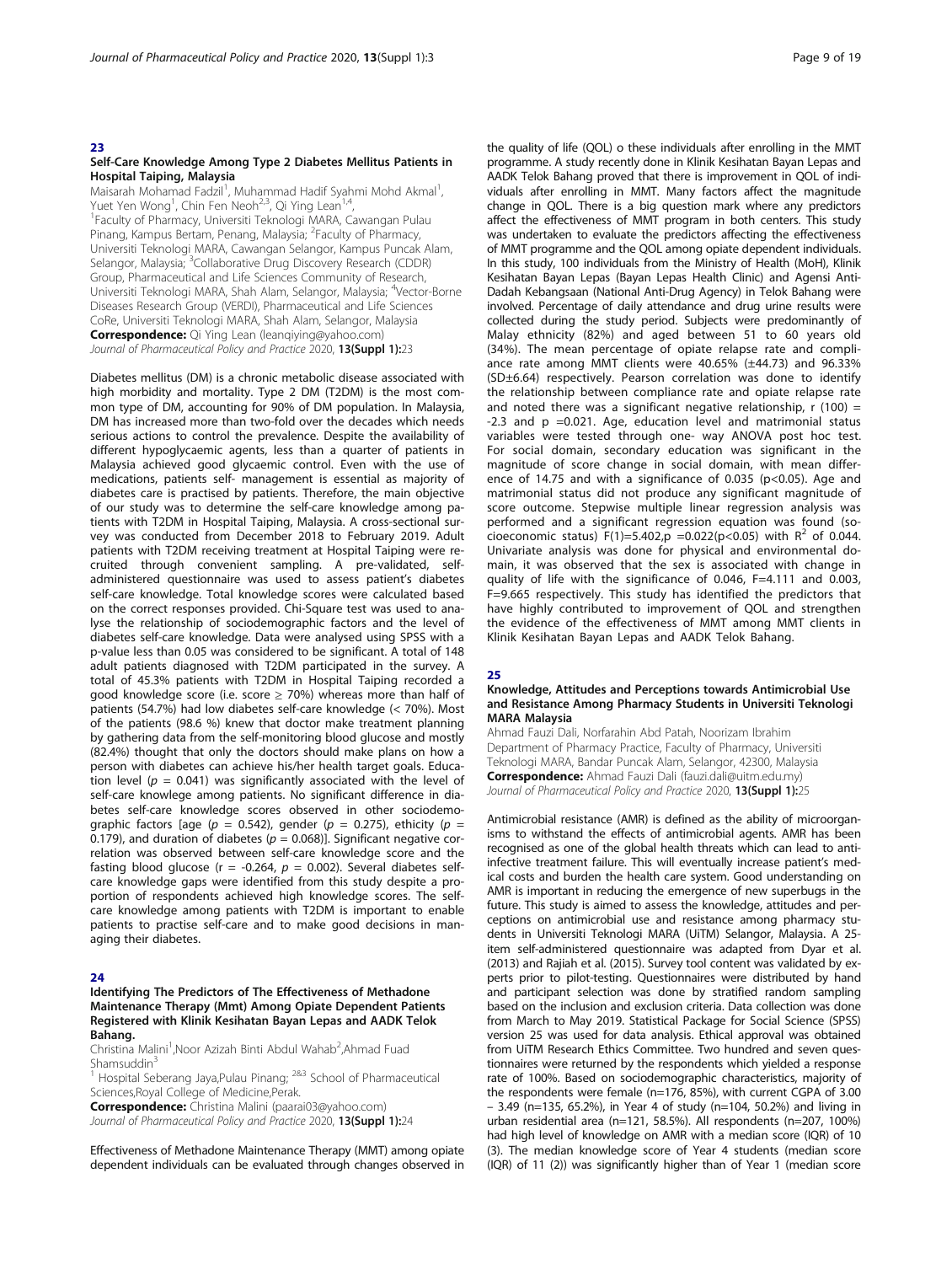(IQR) of 8 (2)) (p<0.001). Year of study was significantly associated with the respondents' level of knowledge ( $p$ <0.001) and perceptions ( $p$ < 0.001). Attitude was found to be significantly associated with two sociodemographic factors namely residential area (p=0.034) and year of study (p<0.05). High knowledge, positive attitudes and good perceptions towards antimicrobial use and resistance were observed among pharmacy students in UiTM. To improve current understanding, attitudes and perceptions on AMR, continuing professional education among UiTM pharmacy students should be emphasised in the future.

#### 26

#### Factors Affecting Modification of Initial Antiretroviral Therapy Regimen in HIV Positive Patients

Min H. Cheah<sup>1</sup>, Eon T. Gan<sup>2</sup>, Nur J. Azman<sup>3</sup>, Najma Kori<sup>4</sup>, Petrick Periyasamy<sup>4</sup>, Siti-Azdiah Abdul-Aziz<sup>1</sup>

<sup>1</sup> Faculty of Pharmacy, National University of Malaysia (UKM); <sup>2</sup>Infectious Disease Clinic, Hospital Sultan Haji Ahmad Shah, Pahang, Malaysia; 3 Pharmacy Department, Hospital Canselor Tuanku Muhriz, Kuala Lumpur, Malaysia; <sup>4</sup>Infectious Disease Clinic, Hospital Canselor Tuanku Muhriz, Kuala Lumpur, Malaysia

Correspondence: Siti-Azdiah Abdul-Aziz (sitiazdiah@gmail.com) Journal of Pharmaceutical Policy and Practice 2020, 13(Suppl 1):26

Human immunodeficiency virus (HIV) infection is a disease that requires lifelong antiretroviral therapy (ART). It is essential to increase the durability of initial ART regimen, which subsequently improves clinical outcomes and preserves future ART options. The aim of this research is to investigate the reasons and factors associated with ART regimen modification among treatment-naïve HIV positive patients in infectious disease clinics of two tertiary hospitals in Malaysia. A retrospective observational study was conducted on all patients attending infectious disease clinic initiated on initial ART regimen between January 2013 to December 2017. All ART regimen modifications that occurred during the first year post ART initiation including related data were recorded. Binomial logistic regression was performed to analyze predictive factors for regimen modification. Among the 166 patients initiated on ART, 49 (29.5%) required ART regimen modification. A majority (69.4%) of the patients underwent regimen switch and the remaining had single drug substitution. Adverse drug reactions (ADRs) were the most commonly reported reasons for modification (79.6%), followed by poor adherence (8.2%). Poor adherence [adjusted odds ratio (OR) 4.233; 95% confidence interval (CI) 1.403-12.772;  $p = 0.010$ ] and type of initial ART regimen were found to be independently affecting regimen modification. Regimens including zidovudine (AZT)/lamivudine (3TC)/efavirenz (EFV) (adjusted OR 3.880; 95% CI 1.647-9.143; p = 0.002), AZT/3TC/nevirapine (NVP) (adjusted OR 7.489; 95% CI 2.475-22.660; p < 0.001) and abacavir (ABC)/3TC/EFV (adjusted OR 8.714; 95% CI 1.241-61.166; p = 0.029) were associated with higher likelihood of modification compared to tenofovir (TDF)/ emtricitabine (FTC)/EFV. In conclusion, ADR was the main reason for initial ART regimen modification. Poor adherence resulted in higher rates of ART modification, TDF/FTC/EFV regimen was least associated with modifications compared to other first-line ART regimens recommended in Malaysia. Interventions to improve compliance and manage ADR effectively may prolong the duration of initial ART regimen and greatly benefit the patients.

#### 27

#### The Use of Energy Medicines (EM), Manipulative Body Based Therapies (MBBT), Therapies from Whole Medical System (WMS) and Health Related Quality of Life (HRQoL) of thalassemia patients

Wan Ismahanisa Ismail<sup>1</sup>, Mohamed Azmi Ahmad Hassali<sup>2</sup>, Maryam Farooqui<sup>3</sup>, Muhammad Nabil Fikri Roslan<sup>1</sup>Nurhidayah Ab.Rahim<sup>1</sup>, Syarifah Masyitah Habib Dzulkarnain1

1Faculty of Health Sciences UniversitiTeknologi MARA, Penang, Malaysia; 2School of pharmaceutical sciences, UniversitiSains Malaysia, Penang, Malaysia; 3Department of Pharmacy Practice, Unaizah College of Pharmacy, Qassim University, Qassim, Saudi Arabia Journal of Pharmaceutical Policy and Practice 2020, 13(Suppl 1):27

Complementary and Alternative medicines (CAM) is common use among people with patients that difficult to treat or chronic illness such thalassemia patients. Therefore, this study to aims to determine the use of Energy Medicines (EM), Manipulative Body Based Therapies (MBBT), Therapies from Whole Medical System (WMS) and Health Related Quality of Life (HRQoL) among thalassemia patients. This cross sectional was performed among 390 thalassemia patients from Thalassemia Society Club, Kedah Malaysia using self-administrated questionnaire and HRQoL was assessed by using Short Form Health Survey with Only 36 Questions(SF-36). A total of 390 eligible thalassemia patients, 313 (80.26%) reported to have use CAM for their condition. A total of 202 (51.8%) reported to use different types of EM, MBBT and WMS therapies. The majority of the EM, MBBT and WMS users were female 130 (64.4%), aged between 18 to 27 years 123 (60.96%) and were Malay ethnicity 193(95.5%) and were muslims 187(92.6%,  $p<0.05$ ). Therapies from WMS such as traditional Malay medicines 126(62.4%), traditional Chinese medicines 20(9.9%) and homeopathy 47(23.3%) were commonly used by participants. Only 44 (14.1%) reported to spend more than 100 Ringgit Malaysia(MYR) and 208 participants could not estimate their monthly expenditure for CAM treatment. Majority type of βthalassemia patients were most use 93(46.0%). No significant different found in SF-36 HRQoL score between EM,MBBT and WMS (p>0.05). The use of WMS was common use among thalassemia patients. Further research and heath education is required to evaluate safe and practice of these therapies in thalassemia.

#### $28$

#### Therapeutic interchange policies used in managing antimicrobial shortages in South African public sector hospitals

Audrey K Chigome,Moliehi Matlala, Johanna C Meyer Department of Public Health Pharmacy and Management, School of Pharmacy, Sefako Makgatho Health Sciences University, South Africa. Journal of Pharmaceutical Policy and Practice 2020, 13(Suppl 1):28

Antimicrobial shortages are regarded as a public health crisis due to the necessity to expedite treatment of infection and because antimicrobial resistance limits therapeutic choices. Therapeutic interchange policies have been documented elsewhere are useful in dealing with antimicrobial shortages. The extent of antimicrobial shortages and availability of documented therapeutic interchange policies is largely unknown in South Africa. The objectives of this study was to describe the pharmacist's practices and role in the therapeutic interchange process when there are antimicrobial shortages at public sector hospitals in South Africa. A quantitative and descriptive study design using an electronic questionnaire was administered via SurveyMonkey $^{TM}$ . The target population included 405 public sector hospitals across South Africa. Information on antimicrobial shortages, availability of documented therapeutic interchange policies was collected from pharmacists. Data were exported to MS Excel™ and analysed using SPSS™ v24. Descriptive statistics were used to summarise categorical variables as frequencies and percentages. Data collection is currently in progress. Most (83.3%) hospitals had experienced shortages in the previous six months. Antimicrobials commonly reported as out of stock included cloxacillin (54.3%), benzathine benzylpenicillin (54.2%), erythromycin (39.6%) and ceftriaxone (38.0%). Reasons for shortages included pharmaceutical companies with supply constraints (85.3%) and an inefficient supply system. Only 42.4% had therapeutic interchange policies, and 88.9% contacted the prescriber when there was a need for substitution. Antimicrobial shortages are prevalent in South African public sector hospitals with penicillins and cephalosporins being the most affected. Therapeutic interchange policies are not available at most hospitals. Effective strategies are required to improve communication between pharmacists and prescribers.

#### 29

Practice of self-medication among students in a public university Nur Hazirah Izzati Zaidi, Kamaliah Md Saman, Mathumalar Loganathan Fahrni

Department of Pharmacy Practice, Faculty of Pharmacy, Universiti Teknologi MARA Cawangan Selangor Kampus Puncak Alam, 42300 Bandar Puncak Alam, Selangor, Malaysia

Correspondence: Kamaliah Md Saman (kamaliah@uitm.edu.my) Journal of Pharmaceutical Policy and Practice 2020, 13(Suppl 1):29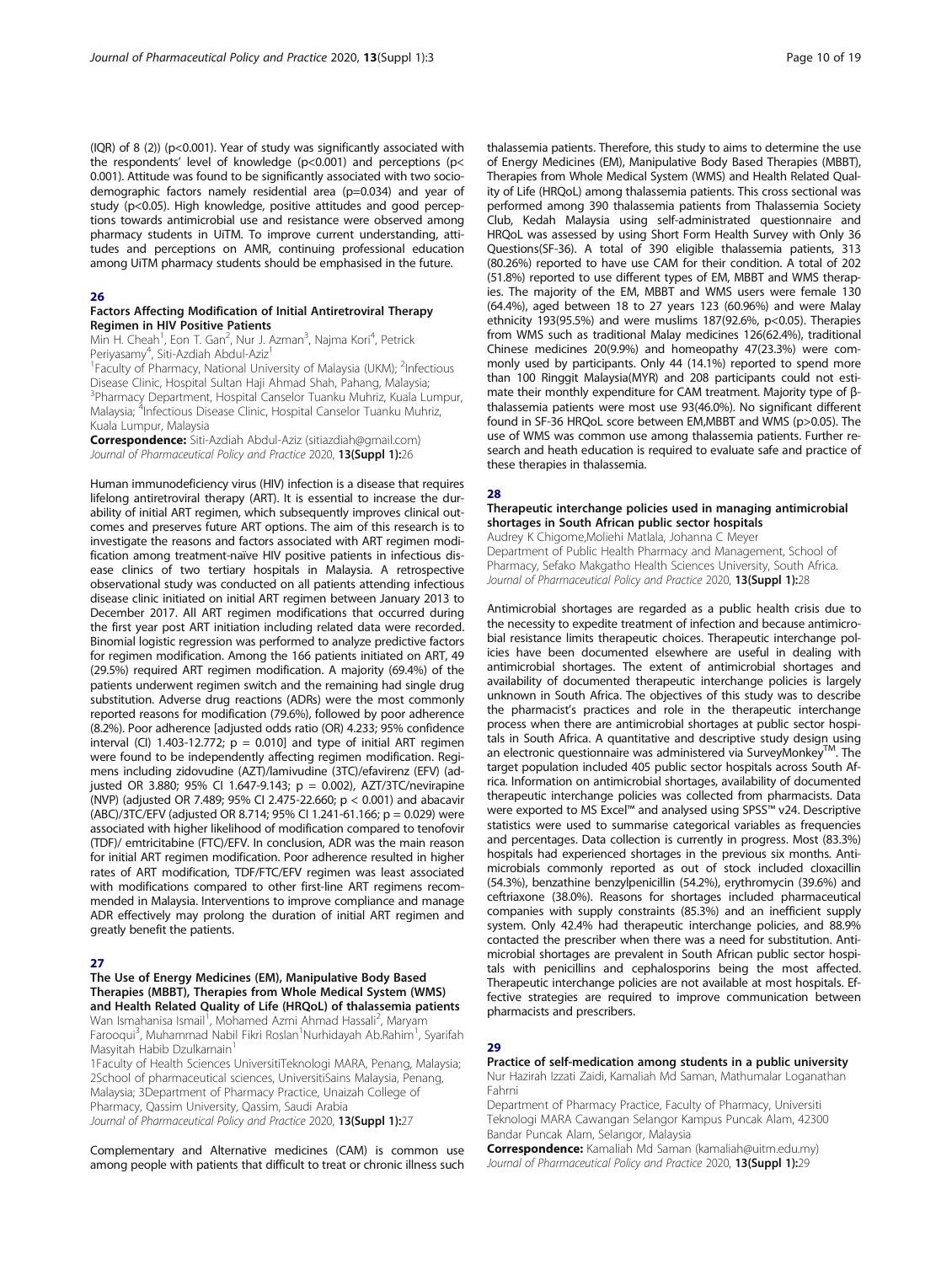Self-medication is a global phenomenon and while it can be convenient to patients, it can potentially lead to increased sideeffects and adverse reactions as well as exacerbate current health conditions, when misused for a prolonged period. This study aimed at determining knowledge, prevalence and factors influencing self-medication, sources of supply, the types of medication involved and the association between demographic data and knowledge, attitude and practice of self-medication among students of a public university. A cross-sectional study using convenience sampling was conducted among students from various faculties of Universiti Teknologi MARA at the Puncak Alam Campus. Questionnaires were self-administered. Analysis was done using SPSS version 24. Out of 370 questionnaires distributed, a total of 354 questionnaires were returned. The majority of the respondents were aged between 19 to 22 years old (64.7%), were undergraduate pharmacy students (31.9%) and were predominantly female (83.6%). The prevalence of self-medication was 59.9%. Approximately one-third (31.4%) of the respondents were able to define self-medication correctly. The primary factors that motivated students to self-medicate were that they did not have to visit the doctor for minor illnesses (25.5%), it saved them considerable time (23.3%) and that it offered them quick-relief (15.2%). Analgesics (22.4%), multivitamins (21.5%) and antipyretics (12.9%) were the most common classes of medications used for self-medicating. There were significant associations between respondents' age and attitude as well as practice. There was a significant association between gender and education with practice. There were also significant associations between faculties students were attached to with their knowledge, attitude and practice of self-medication. More than half of the respondents (53.4%) stated that self-medication should not be encouraged given its potential for misuse. Pharmacies were highly sourced for medications (51.5%). Nevertheless, the prevalence of self-medication was found to be low compared to previous studies. The respondents showed a positive attitude towards self-medication. Nevertheless, as two-thirds were unable to define self-medication accurately, this suggested that students may have underestimated the harms and risks that were associated with the practice of selfmedication. We recommend that safe and effective self-practice modules are to be incorporated in the curriculum of students.

#### 30

#### A Qualitative Study: Exploring Pharmacist-Physician Collaborative Practice In DMTAC At Primary Care Health Clinic

Fajaratunur A.Sani<sup>1,2</sup>, Shubashini Gnanasan<sup>2</sup>, Mahmathi Karuppannan<sup>2</sup> <sup>1</sup>Muar District Health Clinic, Johor; <sup>2</sup>Faculty of Pharmacy, Department Of Pharmacy Practice, University Technology MARA(UiTM), Malaysia Correspondence: Fajaratunur A. Sani (anursha2001@yahoo.com) Journal of Pharmaceutical Policy and Practice 2020, 13(Suppl 1):30

Diabetes Medication Therapy Adherence Clinic (DMTAC) is ambulatory care service which was introduced in Malaysia in 2004. This service involves collaboration between pharmacists and physicians in providing medication therapy management to diabetic patients. Collaborations between health-care providers is a relatively new concept in the field of pharmacy, particularly in primary care health clinics. Effective collaborative practices are highly dependent on the good relationship and teamwork between professional health-care team members especially pharmacists and physicians. The objectives are to explore the perception of pharmacists and physicians on the contributing factors and challenges in the implementation of DMTAC at the primary care health clinics. A qualitative approach of four focus groups consisting of pharmacists and physicians were conducted at four different health clinics in Muar district between February 2015 to March 2015. A semi-structured interview questionnaire was used to facilitate discussions. Conversations were audio-recorded, transcribed verbatim and coded by themes. This study was approved by the Medical Research and Ethics Committee, Ministry of Health, Malaysia, Faculty of Pharmacy Research Ethics Committee and UiTM Research Ethics Committee. Twelve pharmacists and

ten physicians with the average of six years of service participated in the study. The physicians and pharmacists emphasized on few factors contributed to the effective collaboration between them such as giving feedbacks, being aware and respectful of each other's roles, conducive working environment and should have adequate number of staffs. Existing DMTAC protocols and Diabetes Clinical Practice Guidelines (DCPG) should be implemented especially in the flow of processes to make them more practical and adaptable to be used locally. This study revealed the expectations of physicians with regards to the collaborative practices of which pharmacists should be more open and willing to share and communicate effectively their findings on medication related problem in improving patient care. Pharmacists in the government health clinics may have limitations in servicing the public, but they have the capability to cultivate and implement drug therapy management through MTAC in managing Type 2 diabetes patients. Effective communication and collaboration between pharmacists and physicians may result in better care for patients with diabetes at the health clinics.

#### 31

#### Assessment and Implementation of Proper Use of MDI among Unaizah Pharmacy and Medical Female Students

Dema Nasser Alhebs Unizah College of Pharmacy, Qassim University Journal of Pharmaceutical Policy and Practice 2020, 13(Suppl 1):31

Improper use of Metered dose inhaler (MDI) almost lead to failure of management of respiratory disorders and accompanied by respiratory complications, increasing cost of therapy, aggravating patient quality of life by growing incidence of mortality and morbidity. Lack of adequate instructions to patients about the proper way of using MDIs by HCPs. The ambiguous fact is that most of them are unaware of their role or don't know how to use MDIs properly. The objectives of this study were to assess the knowledge of UCP and UCM students regarding the role of MDI in the treatment of asthma and correct technique of using MDIs and the effect of a single educational intervention in improving their practical skills in using MDI. Crosssectional, single interventional study included 157 female students of UCP and UCM students' of 3rd, 4th and 5th-year. They filled 10 MCQ questionnaire then they evaluated before and after one to one educational session about the proper use of MDIs using a validated evaluation form. Out of the 293 students from UCM, UCP only 147(41 UCM, 106 UCP) students were included in our study. Most students chose the responsibility of pharmacist and physician in educating patients, fewer choices for nurses. Only 46 (31%) students (27 UCM, 19 UCP) could use the MDI properly before education step this number was improved to 134(39 UCM, 95 UCP) in the post-education step while 13 made one or two mistakes. The Post-education number of students who did each step correctly was significantly improved (P-value< 0.5) except in step 3 and 5. UCP students who said they knew how to use MDI correctly was 60 while the actual number who knew was 19 which was significantly different (P-value=0.384) while it non significantly differed among UCM students ((P-value=0.049). Pharmacy students are in need for a robust assessment tool using a validated technique to ensure their ability to use MDI properly. one-time education intervention isn't enough to train the students and to achieve excellent handling performance.

#### 32

#### Behavioral and Psychological Symptoms through the Eyes of People with Dementia (PWD)

Nur Sabiha Md Hussin, Shubashini Gnanasan, Mahmathi Karupannan, Yogheswaran Gopalan

Department of Pharmacy Practice, University Teknologi MARA, Bandar Puncak Alam, Selangor, Malaysia

Journal of Pharmaceutical Policy and Practice 2020, 13(Suppl 1):32

Behavioral and Psychological Symptoms of Dementia (BPSD) are considered as spectrum of dementia. The need-driven, dementia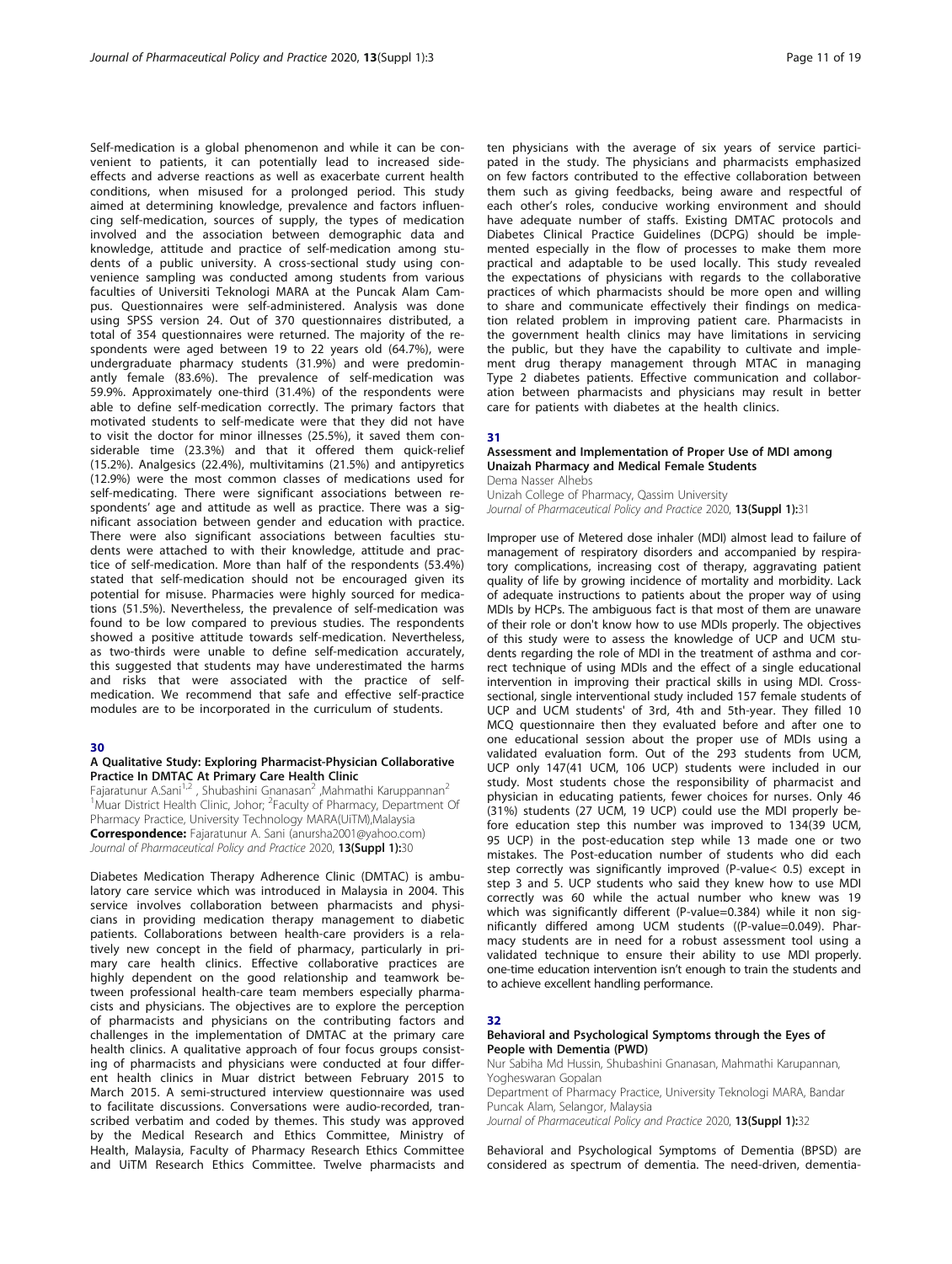compromised behaviour (NDB) is a concept explaining BPSD as the result of combination of inability of the care providers to understand patient's needs and the inability of the patient to express them. The symptoms may be due to unmet needs which is expressed by physical expression or emotional distress by PWD. Thus this study aims to understand the emotion, perception, action, experiences and the needs of PWD. Qualitative study design was employed. Data were collected through observations and semi-structured interviews with people with dementia PWD at seven nursing care centres. Observations were written in the field notes and interviews were audio recorded and then transcribed verbatim. All data were subjected to thematic analysis. The findings revealed the PWD favour engagement in physical activities be it indoor or outdoor activities such as traveling, dancing and playing musical instruments. They also wished for cognitiveoriented activities which include learning new language, spelling, colouring, reading and writing. PWD were also keen for social interaction involving human to human and human to animal communication. The collection of findings revealed their voices were less heard which has resulted in decreased satisfaction among PWD. The unmet needs can be categorised as need for environmental adjustment, social interaction and other undelivered non-pharmacological psychotherapeutic approaches. Therefore, continuous education and training for the healthcare providers are essential for them to recognise the key inducers of need-driven behavioural and psychological symptoms. Application of systemic algorithms and methodologies is also required to control the emergence of need-driven behavioural and psychological symptoms. Although there are ample strategies to cater the behaviour challenges among PWD, involvement of PWD in the care management by listening to their perspective may result in a more holistic management of need-driven behavioural and psychological symptoms

#### 33

#### DRUG DOSAGE ADJUSTMENT IN THE TREATMENT DECISION MAKING

Badamkhand Gankhulug,<sup>2</sup> Otgonbileg Tegshee<sup>2</sup>, Gereltuya Dorj<sup>1</sup> , Tsetsegmaa Sanjjav <sup>1,3</sup> Bruce Sunderland,<sup>4</sup> Gantuya Dorj<sup>5</sup> <sup>1</sup>School of Pharmacy, Mongolian National University of Medical Sciences, S. Zorig street, 14210 Ulaanbaatar, Mongolia; <sup>2</sup>The Third Central Hospital of Mongolia, Bayangol district, 10<sup>th</sup> khoroolol-2, Ard Ayush Avenue; <sup>3</sup>Drug Research Institute, Monos group, Sonsgolon Road-5, Songinokhairkhan district, Ulaanbaatar 18130, Mongolia; <sup>4</sup>Faculty of Health Sciences, Curtin University, Kent Street, Bentley, Perth, Western Australia 6102; <sup>5</sup>School of Public Health, Mongolian National University of Medical Sciences, S. Zorig street, 14210 Ulaanbaatar, Mongolia Correspondence: Badamkhand Gankhulug (g\_badka@yahoo.com) Journal of Pharmaceutical Policy and Practice 2020, 13(Suppl 1):33

Drug dosage adjustment of certain medicines is required in patients with reduced renal function to avoid toxicity, because many of these medicines are eliminated by the kidneys. This study aimed to identify the appropriateness of treatment provided for inpatients, to assess the use of antimicrobial drugs and to establish the prevalence of patients requiring drug dosage adjustment. A retrospective crosssectional study was carried out in the nephrology departments of tertiary level hospitals in Mongolia. Inpatients were randomly selected and information regarding the patient's condition and medication were collected and analyzed. Estimation of creatinine clearance was completed using the Dottley and the Gaul-Cockroft methods. Categorical differences were tested by means of χ2 and Fischer test. A total of 100 patients admitted to the nephrology wards were collected, of which 57% were male ( $n = 57$ ), the mean age was 46 years and most of participants were aged between 66-80 years old (30.1%). The mean hospitalization duration was 11.4 days (5-25 days). A total of 839 medicines were prescribed. The average number of prescribed drugs was 1.9 per patient. Of all prescribed medicines, 76.8% (n = 653) were injections, 23.2% were oral and other forms. At least one antibiotic was prescribed all patients. Twenty-six patients required drug dosing adjustment. Drug dosing was not adjusted with

significantly more elderly patients with SrCr <50 ml/min were observed ( $p = .0001$ ). Our study suggested that about 1/3 of all hospitalized patients required drug dosing adjustment. The pharmacotherapy administered for patients with renal impairment should be controlled and monitored to improve the quality of care provided in Mongolian hospitals.

#### 34

#### A Compatibility Study of Injection Drugs Marketed in Mongolia Azjargal Ganbat,<sup>1, 2</sup> Gereltuya Dorj, <sup>1</sup> Tsetsegmaa Sanjjav <sup>1,3</sup> Bruce

Sunderland,<sup>4</sup> Gantuya Dorj<sup>5</sup>

<sup>1</sup>School of Pharmacy, Mongolian National University of Medical Sciences, S. Zorig street, 14210 Ulaanbaatar, Mongolia; <sup>2</sup>Mongolian University of Pharmaceutical Sciences, Sonsgolon Road-<sup>5</sup>, Songinokhairkhan district Ulaanbaatar 18130, Mongolia; <sup>3</sup>Drug Research Institute, Monos group Sonsgolon Road-5, Songinokhairkhan district, Ulaanbaatar 18130, Mongolia; <sup>4</sup> Faculty of Health Sciences, Curtin University, Kent Street, Bentley, Perth, Western Australia 6102; <sup>5</sup>School of Public Health, Mongolian National University of Medical Sciences, S. Zorig street, 14210 Ulaanbaatar, Mongolia

Correspondence: Azjargal Ganbat (azjargal.g@monos.mn) Journal of Pharmaceutical Policy and Practice 2020, 13(Suppl 1):34

In case for gram-negative severe infections like osteomyelitis and sepsis, ciprofloxacin injection can be used in combination with other antibiotics such as cefuroxime and cefotaxime. In clinical practice, the research of chemical and physical compatibility of injections are rarely found. Therefore, the current study aimed to identify the compatibility of ciprofloxacin injection with other parenteral antibiotics marketed in Mongolia. The study purpose is to determine the compatibility of ciprofloxacin, to complete a post marketing quality study of a commonly used drug in Mongolia. Ciprofloxacin injection and cefuroxime sodium tablets were selected in this study. The compatibility research was completed according to the methodology published by the Elmore et al. Quantitative analysis was completed by means of HPLC. Ciprofloxacin parenteral solution was mixed with cefuroxime, the concentration had dropped by 0.2 units after 6 and 24 hours, respectively. After testing the state of ciprofloxacin and cefuroxime mixed sodium solution at certain time periods, precipitation in the ciprofloxacin and cefuroxime mixed sodium solution was observed after 6 hours. The study has shown that the pH of mixed solution has decreased, as well as the concentration of ciprofloxacin has decreased along with time, visual testing revealed that precipitation was developed within 6 and 24 hours.

#### 35

#### PHARMACY TECHNICIAN'S PROFESSIONAL COMPETENCY AND COMPETENCY-BASED CURRICULUM DEVELOPMENT

D.Ariunaa, S. Purevsuren , S.Tugsbileg, B.Boditsetseg, D.Baigalmaa, B.Bolor, B.Otgonbat, P.Mandahnaran

Department of Pharmacy Technician, School of Pharmacy, Mongolian National University of Medical Sciences , 14210 Ulaanbaatar city, Sukhbaatar district, S. Zorig Street,, Mongolia )

Correspondence: D.Ariunaa (ariunaa.ds@mnums.edu.mn)

Journal of Pharmaceutical Policy and Practice 2020, 13(Suppl 1):35

#### Keywords: Pharmacy technician, Professional competency, Competency-based Curriculum

According to the international trends, а competency-based curriculum is dominating in vocational and technological (college) education. It is significant to define the competence of pharmacy technicians for developing the curriculum.

In Mongolia, the pharmacy service was focused on the providing the medications; nevertheless now this condition is gradually shifting to patient or client-centered service. Consequently, we see the need in preparing a pharmacy technician with globally required competencies (team-working, ethic-based and etc.) Our research goal was to determine and define developing the pharmacy technician competencies to develop the curriculum. We emplyoed the qualitative research methods for interviewing,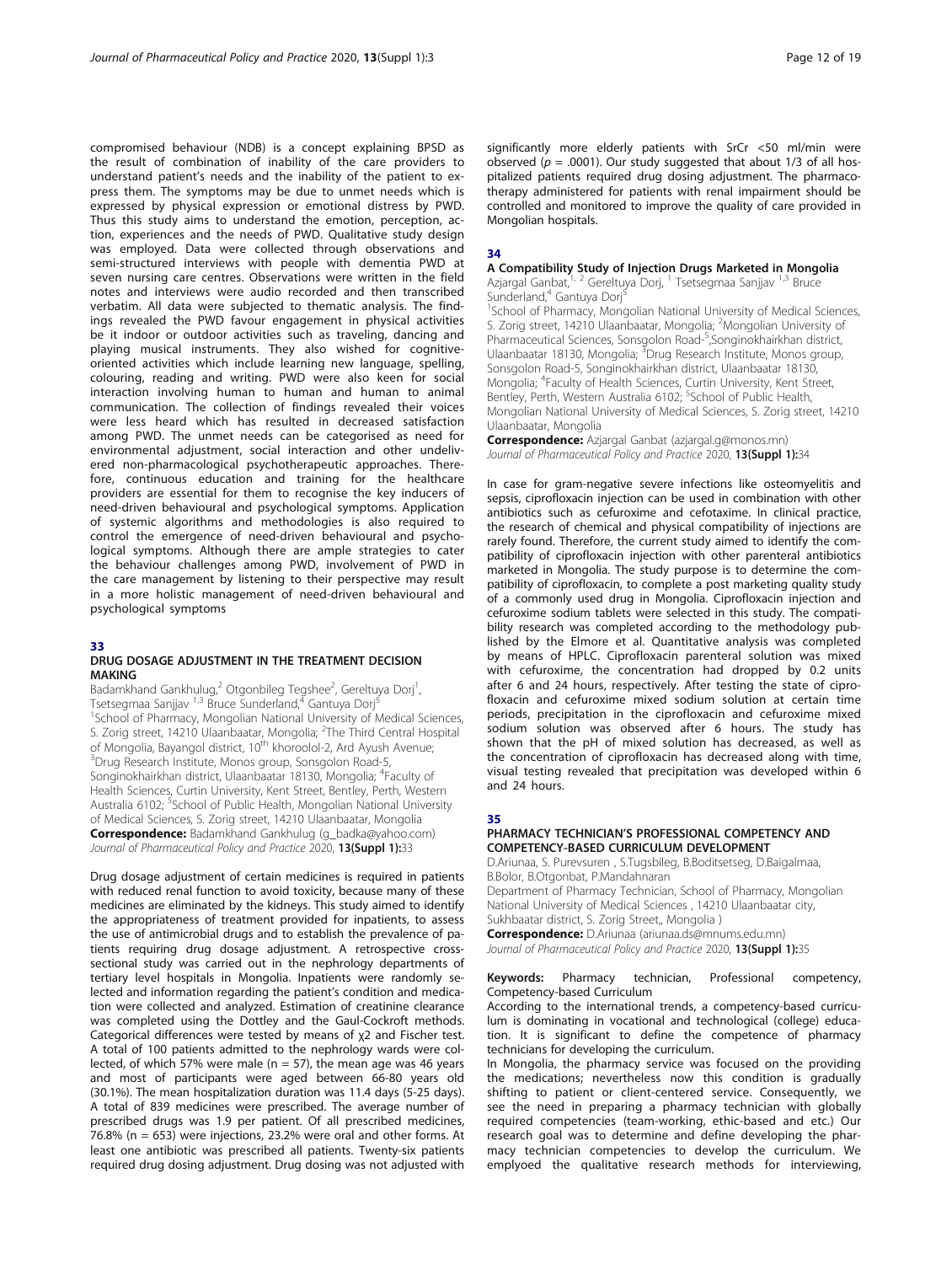summarizing and compiling based on the document materials referring to the professional competencies of Singapore and Canada. According to the documents that approved by Health Ministry of Singapore ("National Competency Standards for Pharmacy Technicians (Entry-Level) 2015") and Canadian National Association of Pharmacy Regulation/ Association of Faculties of Pharmacy of Canada (AFPC)/ ("Professional Competencies for Canadian Pharmacy Technicians at Entry to Practice, 2014") pharmacists should acquire the following 9 competencies: professional ethics, judiciary and responsibilities, personal and interpersonal communication knowledge and skills, professional basic knowledge and skills, preparation of sterile and non-sterile compounding, receipt, trade, store and distribute the products, patient care, technology and info system, pharmacy regulation, provide drug quality and safety. It is evident that the above-mentioned competencies could close to our mission. And it could be served us as the role model of a good curriculum.

#### 36

#### A Cross Sectional Assessment of Complementary and Alternative Medicines (CAM) use among Chronic Kidney disease (CKD) patients, in Unaizah, Qassim

Asma Alhatlani<sup>1</sup>, Nujud Alshehaitan<sup>1</sup>, Amjad Alherabi<sup>1</sup>, Dr.Maryam Farooqui2

<sup>1</sup>Uniazah College of Pharmacy, Qassim University, Saudi Arabia; 2 Department of Pharmacy Practice, Unaizah College of Pharmacy , Qassim University , Saudi Arabia

Journal of Pharmaceutical Policy and Practice 2020, 13(Suppl 1):36

Despite the paucity of scientific evidence, CAM is widely used for the prevention and treatment of illness among patients with chronic diseases including CKD. It is evident that the irrational use of CAM among CKD may affect renal function and may lead to renal failure. General aim is to investigate the CAM use among CKD patients and to compare CAM practice with different demographic and disease characteristics of the participants. The specific objectives are to determine the prevalence of CAM use among CKD patients, to explore the most common CAM used by CKD patients, to identify the monthly expenditure of CAM among CKD patient, to evaluate how far CKD patients, disclose their CAM use to their health care providers. This quantitative study was conducted from December 1, 2018 to February 1, 2019 in nephrology wards in King Saud Hospital and the hemodialysis center (Daiverum). Face-to-face questionnaire-based interviews were held with 170 CKD patients out of 191 (response rate, 89%). The completed questionnaires were computed in SPSS for data analysis. Descriptive and inferential analysis was use to present the data. A total of 170 patients completed the questionnaire among those 60 (35.3%) were the CAM users. A wide range of CAM were used by the CAM users among which the most common were herbal products 49 (81.6%) and spiritual therapies 34 (56.6%). Nearly half 47 (78.3%) CAM users reported to spend <50 Saudi Riyal for CAM. The friends and family members 28 (46.6%) were the most common source to get information on CAM followed by social media and internet 21 (35%). Among CAM users 27 (45%) reported to disclose CAM use to their health care providers. The most common reason of non-disclosure was it is not important for the doctors know about their CAM use 16 (50%). Among the CAM users who discontinue their using of CAM 28 (46.6%), when asked the reasons of not using CAM, the reason given was no benefit of CAM in CKD 20 (71.4%). Among all the demographic and disease characters only gender was significantly associated with CAM used (p=0.015). In conclusion, the use of CAM among CKD patients was relatively high. Although the safety and efficacy of herbal preparations in CKD is not established however majority of the participants reported to use herbal preparations which raise concerns towards the unknown effects of CAM on renal function. Patients reported to use CAM without disclosing to their health care providers which is a major health risk. It is critical to counsel CKD patients regarding rational

and informed CAM use in order to prevent unwanted effects on renal function.

#### 37

#### Adopting Mission Command to Improve Waiting Time in Outpatient Pharmacy Department of 95 Tuanku Mizan Armed Forces Hospital

Gill M.S.<sup>1</sup>, Basari AH<sup>2</sup>, Adnan MA<sup>3</sup>, Mat Rahim MA<sup>4</sup>

<sup>1, 4</sup> Dept of Pharmacy, 95 Armed Forces Hospital, Ministry of Defense, Malaysia;  ${}^{2}$  Health Services Division, MAF HQ, Ministry of Defense, Malaysia; <sup>2</sup> Health Services Division, MAF HQ, Ministry of Defense, Malaysia; 3, 5 93 Armed Forces Medical & Dental Depot, Ministry of Defense, Malaysia.

Journal of Pharmaceutical Policy and Practice 2020, 13(Suppl 1):37

Long waiting hours in Outpatient Pharmacy Department (OPD) has been a major problem. For Q1 and Q2 of 2018, OPD filled 15,473 and 14,302 prescriptions. The average monthly patient waiting times were 35 to 45 minutes, exceeding 30 minute target. Patient satisfaction study shows 57.8% of responders branded the waiting time as satisfying but requested for improvement. This report analyses the impact of using mission command principle to achieve positive working output in OPD. The indicator measured is the monthly average patient waiting time after intervention introduced in September 2018. For Q3 and Q4 of 2018, OPD filled 16,385 and 16,696 prescriptions. Average waiting times in September until December 2018 are respectively 29:05, 27:35, 21:11 and 15:07. Patients receiving medications within 30 minutes has increased to 100% for Q4 of 2018 and Q1 of 2019. Military operations demand continuous and mutual adaptation among all participants. Health service support in operations conducts in complex, ever-changing and uncertain environments. Thus, mission command philosophy was introduced at OPD tactical level. This was guided by the principles of building cohesive teams through mutual trust, create a shared understanding, provide clear intent, exercise disciplined initiatives, use mission orders and accept prudent risk. The principles of mission command assist commanders and staff in blending the art of command with the science of control. Together, the mission command philosophy and OPD objective quality will guide, integrate and synchronize the pharmacy team throughout the conduct of unified operations.

#### 38

#### Diabetes self-care knowledge: A cross-sectional survey among patients with type 2 diabetes mellitus in Hospital Sultanah Bahiyah, Alor Setar

Nurul Atika Mohd Fauzi<sup>1</sup>, Nurin Hasya Hamidi<sup>1</sup>, Muhammad Amin Azizul Rahman<sup>1</sup>, Norazila Abdul Ghani<sup>2</sup>, Qi Ying Lean<sup>1,3</sup>, Chin Fen Neoh<sup>4,5</sup>, Yuet Yen Wong

1 Faculty of Pharmacy, Universiti Teknologi MARA, Cawangan Pulau Pinang, Kampus Bertam, Penang, Malaysia; <sup>2</sup>Pharmacy Department, Hospital Sultanah Bahiyah, Alor Setar, Malaysia; <sup>3</sup>Vector-Borne Diseases Research Group (VERDI), Pharmaceutical and Life Sciences CoRe, Universiti Teknologi MARA, Shah Alam, Selangor, Malaysia; <sup>4</sup>Faculty of Pharmacy, Universiti Teknologi MARA, Cawangan Selangor, Kampus Puncak Alam, Selangor, Malaysia; <sup>5</sup>Collaborative Drug Discovery Research (CDDR) Group, Pharmaceutical and Life Sciences Community of Research, Universiti Teknologi MARA, Shah Alam, Selangor, Malaysia Correspondence: Yuet Yen Wong (yuetyen@yahoo.com)

Journal of Pharmaceutical Policy and Practice 2020, 13(Suppl 1):38

Type 2 diabetes mellitus (T2DM) affects 1 in 5 Malaysians age more than 30-year-old. Despite a plethora of hypoglycaemic agents, glycaemic control remains poor among substantial T2DM patients. Diabetes self-care warrants in-depth exploration as it plays integral role in achieving good glycaemic control. This study therefore aimed to (1) assess self-care knowledge among T2DM patients attending Hospital Sultanah Bahiyah (HSB); (2) explore factors affecting patient's diabetes self-care knowledge; (3) determine the relationship between diabetes self-care knowledge and glycaemic control (i.e. fasting blood glucose and HbA1c). A cross-sectional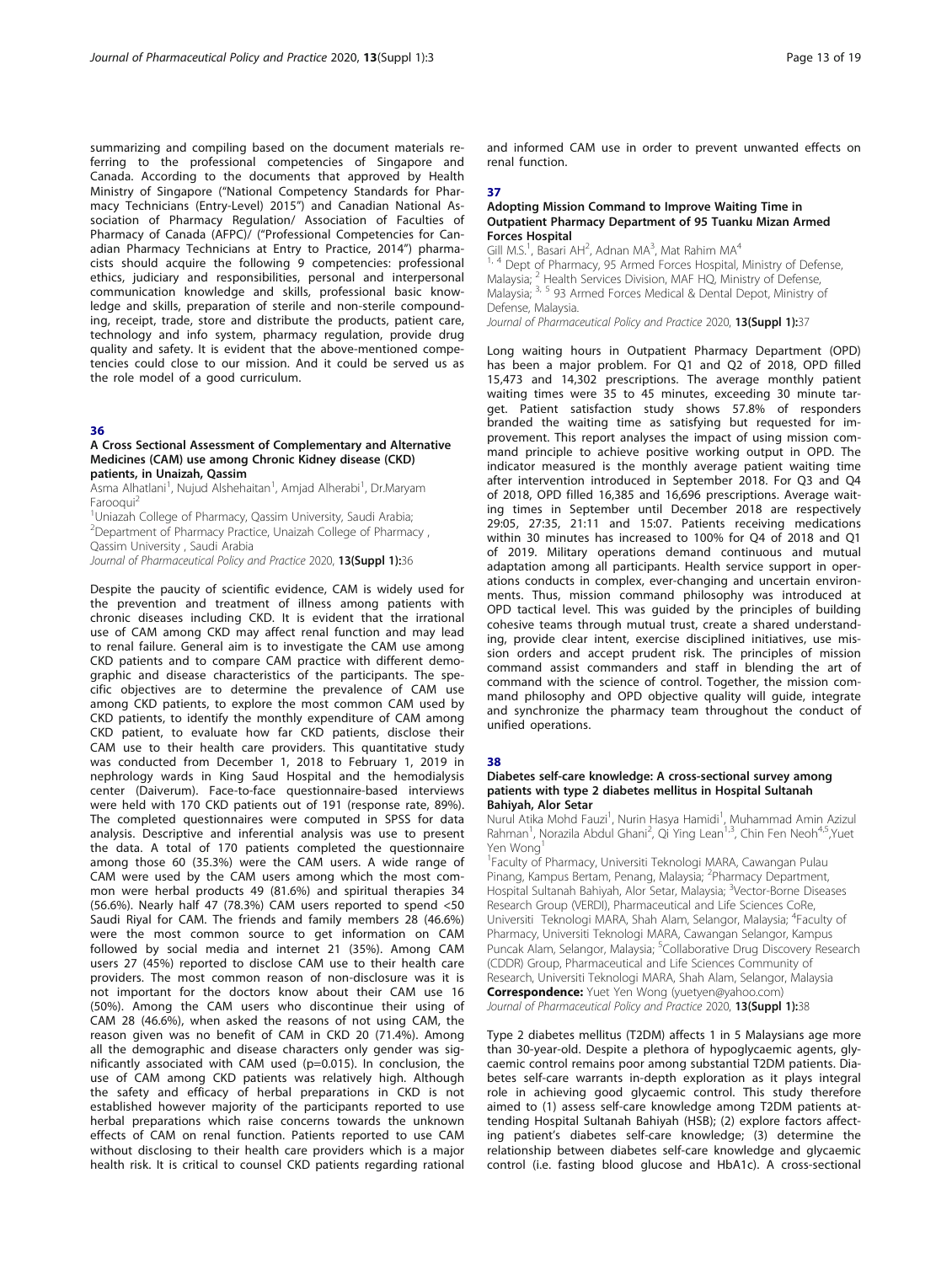survey, using pre-validated questionnaire, was conducted over 3 months (Dec 2018 - February 2019) at outpatient pharmacy department (OPD) in HSB. Convenience sampling method was used. Patients who fulfilled inclusion and exclusion criteria were consented to the study. The total diabetes self-care knowledge score was calculated based on the correct responses provided. The score was then converted into percentage with more than 70% deemed to have good knowledge. All data was analysed using IBM statistical package for social sciences (SPSS) version 20 with a priori  $p < 0.05$ considered statistically significant. A total of 240 questionnaires were completed and returned. The median total diabetes self-care knowledge score was 21 [Interquartile range (IQR) 7] with score range of 10 to 30. More than half of respondents (55%) scored high knowledge (i.e. > 70%) with several knowledge gaps remained particularly about drug regimen. Only 13.8% of respondents knew the function of aspirin and less than half (45.8%) aware that alcohol could interact with diabetic drugs. Our findings showed that respondents' diabetes self-care knowledge scores were significantly different with the level of education ( $p = 0.003$ ) and counselling received ( $p = 0.013$ ). No significant differences in the knowledge scores were observed in other sociodemographic factors (i.e. age, gender, ethnic group, monthly household income and duration of T2DM diagnosis). We observed significant weak negative correlation between diabetes self-care knowledge scores and HbA1c ( $r = -$ 0.015,  $p < 0.001$ ). Similarly, a significant medium negative correlation was noted between knowledge scores and fasting blood glucose ( $r = -0.397$ ,  $p < 0.001$ ). More than half of T2DM patients (55%) in HSB have high diabetes self-care knowledge level but several knowledge gaps remained. Better diabetes self-care knowledge was noted among patients with higher educational level and had received counselling. Healthcare professionals need to address patient's diabetes self-care knowledge gaps because higher self-care knowledge is correlated with better glycaemic control.

#### 39

#### Self-care behaviours among hypertensive patients in Hospital Sultanah Bahiyah, Alor Setar

Izzah Zahra Nasrudin<sup>1</sup>, Nur Izzati Mohd Zaki<sup>1</sup>, Muhammad Fareez Nazwaad Ismail<sup>1</sup>, Norazila Abdul Ghani<sup>2</sup>, Qi Ying Lean<sup>1,3</sup>, Chin Fen Neoh<sup>4,5</sup>, Yuet Yen Wong<sup>1</sup>

1 Faculty of Pharmacy, Universiti Teknologi MARA, Cawangan Pulau Pinang, Kampus Bertam, Penang, Malaysia; <sup>2</sup>Pharmacy Department, Hospital Sultanah Bahiyah, Alor Setar, Malaysia; <sup>3</sup>Vector-Borne Diseases Research Group (VERDI), Pharmaceutical and Life Sciences CoRe, Universiti Teknologi MARA, Shah Alam, Selangor, Malaysia; <sup>4</sup>Faculty of Pharmacy, Universiti Teknologi MARA, Cawangan Selangor, Kampus Puncak Alam, Selangor, Malaysia; <sup>5</sup>Collaborative Drug Discovery Research (CDDR) Group, Pharmaceutical and Life Sciences Community of Research, Universiti Teknologi MARA, Shah Alam, Selangor, Malaysia **Correspondence:** Yuet Yen Wong (yuetyen@yahoo.com) Journal of Pharmaceutical Policy and Practice 2020, 13(Suppl 1):39

In Malaysia, hypertension is reported to affect 1 in 3 adults age 18 year-old and above. Among those who have their hypertension treated, only one third could achieve good blood pressure control. Considering the high prevalence but poor disease control among hypertensive patients in Malaysia, it is urgently needed to assess current self-care behaviour given that hypertension is largely selfmanaged by patients outside of the clinic setting. This study therefore aimed to (1) assess self-care behaviour among hypertensive patients in Hospital Sultanah Bahiyah (HSB); (2) explore factors contributing to hypertension self-care behaviour; (3) determine relationship between hypertension self-care behaviour and blood pressure control. A cross-sectional survey, using pre-validated questionnaire, was conducted over 4 months (Nov 2018 - February 2019) at outpatient pharmacy department (OPD) in HSB. Convenience sampling method was used. Patients who fulfilled study inclusion and exclusion criteria were consented to the study. The total hypertension self-care score was calculated based on a 4-point Likert scale (1 = rarely; 2 = sometimes; 3 = often; 4 = always) regarding the likelihood of patients performing each self-care behaviour). All data

was analysed using IBM statistical package for social sciences (SPSS) version 20 with a priori p < 0.05 considered statistically significant. A total of 160 questionnaires were completed and returned. The median total scores for hypertension self-care behaviour was 46 [Interquartile range (IQR) 14] with minimum scores of 20 and maximum scores of 80. Our findings showed that the respondents' self-care behaviour scores were significantly different with ethnicity ( $p = 0.015$ ), level of education ( $p < 0.001$ ), occupation ( $p < 0.001$ ) and monthly household income (p < 0.001). No significant differences in self-care behaviour scores were observed in other sociodemographic factors (i.e. gender and living status). Furthermore, self-care behaviour scores were significantly negative correlated with age ( $r = -0.409$ ,  $p < 0.001$ ) and duration of having hypertension ( $r = -0.289$ ,  $p < 0.001$ ). The data suggested that hypertensive patients with older age and longer duration of hypertension tend to have poorer self-care behaviour scores. We observed a significant weak negative correlation between selfcare behaviour scores and systolic blood pressure readings ( $r = -$ 0.196,  $p = 0.013$ ). Self-care behaviours among hypertensive patients in HSB remained sub-optimal. It is also essential for healthcare professionals to devise appropriate intervention in engaging hypertension self-care.

#### 40

#### Public Awareness and Practices Towards Self-Medication with Antibiotics Among Malaysian Population: Questionnaire Development and Pilot Testing

Adeel Aslam<sup>1</sup>, Che Suraya Zin<sup>1</sup>, Norny Syafinaz<sup>1</sup>, Syed Imran Ahmad<sup>2</sup> , Shazia Jamshed<sup>1</sup>

1 Pharmacy Practice Department, Kulliyyah of Pharmacy, International Islamic University Malaysia, Kuantan, Pahang, Malaysia; <sup>2</sup> Pharmacy Practice Department, School of Pharmacy, International Medical University, Malaysia Correspondence: Shazia Jamshed (shazia\_jamshed@iium.edu.my) Journal of Pharmaceutical Policy and Practice 2020, 13(Suppl 1):40

Self-medication with antibiotics (SMA) is a common global feature due to knowledge, choices, and alternatives when taking care of own health. However, this inappropriate practice generally leads towards antibiotic resistance. The aim of this study was to validate and develop an instrument in Bahasa Melayu to assess the awareness and to evaluate practices towards SMA among the Malaysian population. A pilot study was conducted among the 100 Malaysian participants through translated (Bahasa Melayu version) research instrument. Reliability testing, (test-retest, internal consistency, content validity) was applied to establish the reliability. In addition, descriptive statistics applied along with other tests such as: one-way ANOVA, t-test and Pearson correlation were applied to determine significant differences between groups. A panel of nine experts evaluate the research instrument for content validity and results demonstrate that this research instrument had strong content item validity (Indices  $= 1$ ). Each domain (level of knowledge and understanding about antibiotic use and antibiotic resistance: Practice towards self-medication: Patient-reported outcomes) showed good internal consistency of Cronbach's alpha 0.658, 0.90 and 0.670 respectively. While test-retest reliability value for each domain were 0.773 (p = 0.009), 0.891 ((p = 0.001), and 0.787 (p = 0.007). The mean  $\pm$  standard deviation (SD) for the level of knowledge about antibiotic use was  $3.35 \pm 1.89$  and level of knowledge and understanding about antibiotic resistance 4.11  $\pm$  1.82. The most common reason for SMA was lack of trust towards doctors 52% and prevalence towards SMA was 19%. Based on these analyses, this instrument demonstrated reliability and validity and therefore is considered an effective tool to assess public awareness and practices towards self-medication with antibiotics among the Malaysian population.

#### 41

#### A study on the adulterated traditional-herbal medicinal products in Malaysia

Authors: H. Yahaya<sup>1</sup>, H. A. Suriana<sup>2</sup>, A.W. Izyan<sup>3</sup>, R. Amlizan<sup>4</sup> <sup>1</sup>Management and Science University; <sup>2</sup>Pharmacy Enforcement Division, Ministry of Health Malaysia; <sup>3</sup>Cyberjaya University College of Medical Sciences; <sup>4</sup>MARA University of Technology.

Journal of Pharmaceutical Policy and Practice 2020, 13(Suppl 1):41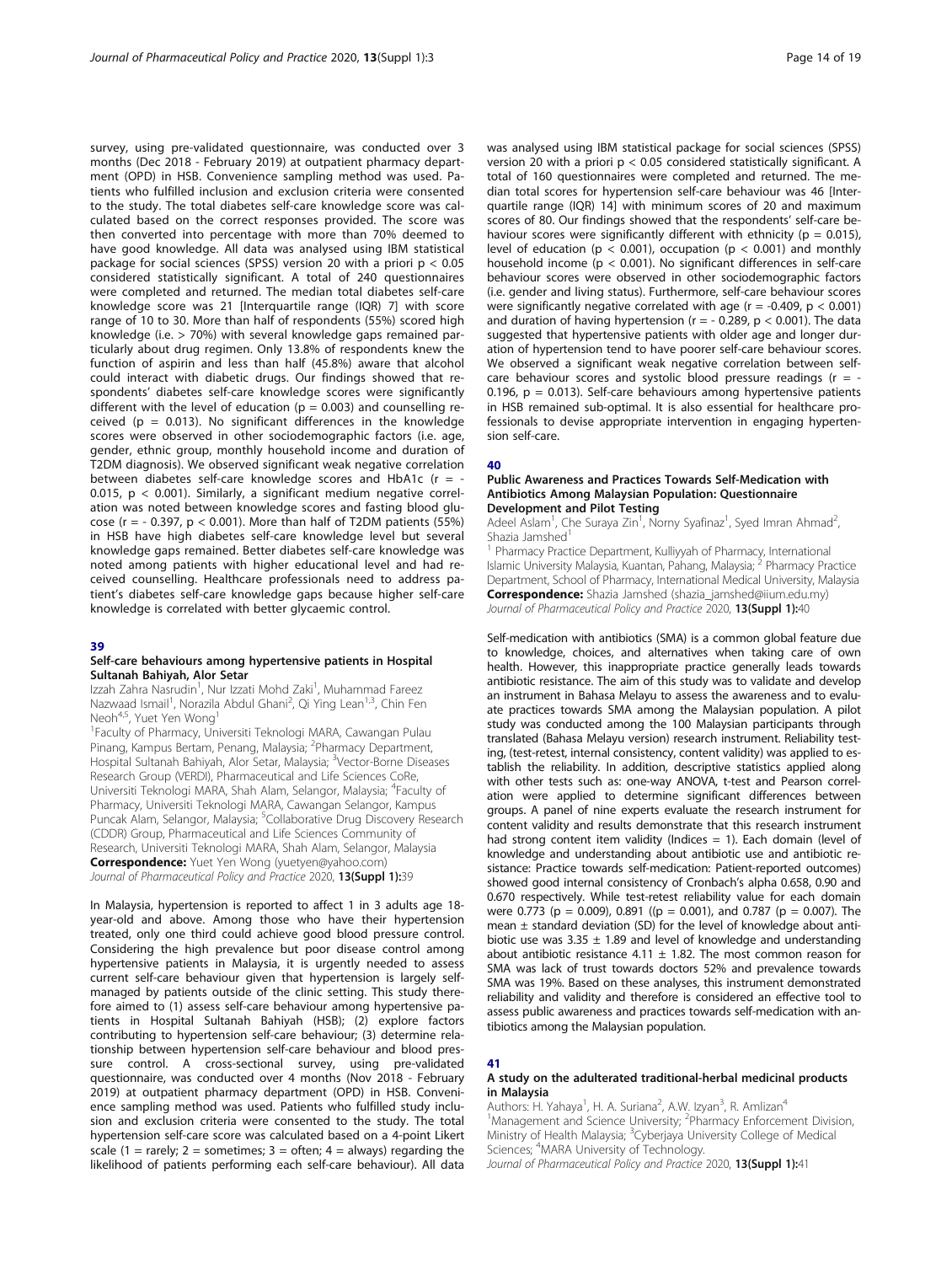The aims of this study are to identify characteristics of seized, adulterated Traditional-Herbal Medicine (THM) products in Malaysia and to assess Adverse Reactions (ARs) signals associated with THM products. A total of 59, 440 THM products that were seized by the Malaysia Pharmacy Enforcement Division between 2008–2014 were analysed. Of these, 6, 452 THM products were included in the final analyses after taking into consideration the inclusion and exclusion criteria. To quantify the THM ARs signals, ARs reports for THM products were obtained from the National Pharmaceutical Regulatory Agency Adverse Drug Reaction Database. Proportional Reporting Ratio (PRR) and Reporting Odds Ratio (ROR) are safety signalling tools that were used to measure THM ARs signals. More than 50% (n=3, 549/6, 452) of the adulterated THM products originated from international countries where the highest was from Indonesia (45.68%, n=2, 947/3, 549). The most common adulterated THM product were claimed for pain and fever (53.64%, n=3, 461/6, 452), followed by sex stimulant (26.38%, n=1, 702/6, 452), and slimming (8.2%, n=529/6, 452). Steroids showed as the highest adulterant found in the adulterated THM products (47.78%, n=3, 083/ 6, 452), followed by phosphodiesterase inhibitor (25.77%, n=1, 663/6, 452), monoamine reuptake inhibitor (8.23%, n=531/6, 452), and nonsteroidal anti-inflammatory drugs (NSAIDS) (5.64%, n=364/6, 452). A total of 1, 102 ARs reports for THM products were extracted but only 900 AR reports were eligible to be analysed using PRR and ROR. Hepatobiliary disorders (n=155, 17.22%) was the most common ARs with the use of THM products in Malaysia, followed by blood and lymphatic disorders (N=149, 16.56%) and gastrointestinal disorders (n=68, 7.56%). AR signals were generated for: 1) respiratory & thoracic disorders and THM products that are claimed for cough and cold, 2) cardiac disorders for THM products that are claimed for slimming and 3) reproductive and breast disorders for THM products that are claimed for women's health. The results of this study highlight the trend of adulterated THM products seized in Malaysia and the ARs associated with the use of THM products. Strategic and systematic actions can be planned and implemented by the health authorities targeting the common adulterated THM products. A targeted awareness and educational programmes about THM products can be effectively undertaken for the public as well.

#### 42

#### Impact of consultation with infectious disease specialists on inpatient mortality attributable to nosocomial infections

Tuangrat Phodha<sup>1,2</sup>, Arthorn Riewpaiboon<sup>2</sup>, Kumthorn Malathum<sup>3</sup>, Peter  $C$  Coyte<sup>4</sup>

<sup>1</sup> Center of Excellence in Pharmacy Practice and Management Research, Drug Information and Consumer Protection Center, Faculty of Pharmacy, Thammasat University, Pathumthani, Thailand; <sup>2</sup> Faculty of Pharmacy, Mahidol University (Graduate Program), Bangkok, Thailand; <sup>3</sup> Division of Infectious Disease, Department of Medicine, Faculty of Medicine Ramathibodi Hospital, Mahidol University, Bangkok, Thailand; <sup>4</sup> Institute of Health Policy Management and Evaluation, School of Public Health University of Toronto, Ontario, Canada

Correspondence: Kumthorn Malathum (kumthornid@gmail.com), (mkumthorn@yahoo.com)

Journal of Pharmaceutical Policy and Practice 2020, 13(Suppl 1):42

Infectious disease is a major health threat worldwide, particularly in countries with limited resources where the prevalence of infections is high but the number of specialists is inadequate. This study estimates the impact of consultation with infectious disease specialists (IDS) on the inpatient mortality rate of nosocomial infection caused by multidrug-resistant organisms. A prospective cohort study was conducted at Ramathibodi Hospital, Bangkok, a 1,400-bed university hospital in Thailand, between 1<sup>st</sup> November  $2013$  and  $30<sup>th</sup>$  June 2014. A multivariate Cox proportional hazard regression model was used to estimate the impact on inpatient mortality related to consultation with IDS after controlling for a number of potential confounders including a propensity score (PS). Covariates included in the Cox model comprised of PS, consultation with an IDS, time to consultation with an IDS, sex,

admitted ward, Charlson co-morbidity index score, site of infection, number of nosocomial infection episode, susceptibility group, and type of bacteria. Consultation with IDS improved inpatient survival by 44% while holding all other variables constant. Earlier consultation with infectious disease specialists by one day would yield an absolute improvement in inpatient mortality of 0.26%. Consultation with IDS was very important as it improved the rate of inpatient survival. IDS consultation should be performed early in the course of nosocomial infection to obtain a better survival outcome for these patients.

43

#### Intrapersonal factors associated with disease self-management among adolescent and youth patients with type 2 diabetes mellitus (T2DM): a meta-synthesis

Nursyuhadah Othman<sup>1,2</sup>, Yuet Yen Wong<sup>2</sup>, Qi Ying Lean<sup>2,3</sup>, Nurain Mohd Noor<sup>4</sup>, Chin Fen Neoh<sup>1,5</sup>,

<sup>1</sup>Faculty of Pharmacy, Universiti Teknologi MARA (UiTM), Cawangan Selangor, Kampus Puncak Alam, 42300 Bandar Puncak Alam, Selangor Darul Ehsan, Malaysia; <sup>2</sup>Faculty of Pharmacy, Universiti Teknologi MARA (UiTM), Cawangan Pulau Pinang, Kampus Bertam, 13200 Kepala Batas, Pulau Pinang, Malaysia; <sup>3</sup>Vector-Borne Diseases Research Group (VERDI) Pharmaceutical and Life Sciences CoRe, Universiti Teknologi MARA, Shah Alam, Selangor, Malaysia; <sup>4</sup>Endocrine Unit, Hospital Putrajaya, Precint 7, 62250, Putrajaya, Malaysia; <sup>5</sup>Collaborative Drug Discovery Research (CDDR) Group, Pharmaceutical and Life Sciences Community of Research, Universiti Teknologi MARA (UiTM), 40450 Shah Alam, Selangor Darul Ehsan, Malaysia; <sup>6</sup>Clinical Research Centre, Hospital Putrajaya, Precint 7, 62250, Putrajaya, Malaysia.

**Correspondence:** Chin Fen Neoh

(neohchinfen@puncakalam.uitm.edu.my)

Journal of Pharmaceutical Policy and Practice 2020, 13(Suppl 1):43

Type 2 diabetes mellitus (T2DM), once thought adult-onset is now affecting the adolescents and youth due to parrellel increase of obesity and overweight resulting from sedentary lifestyle and unhealthy diet. T2DM is associated with increased risk of cardiovascular diseases and mortality; however, such complications can be mitigated by good glycaemic control. Patient-driven self-management is the cornerstone of T2DM management. While the extent and capability of disease self-management among adolescent and youth remain largely unknown, this population may have limited abilities to make own judgement in daily selfmanagement outside of the clinic setting. The aim of this study is to identify the intrapersonal factors which influenced self-management behaviours among adolescents and youth with T2DM. A meta-synthesis of qualitative studies was performed. Systematic search using PubMed, Scopus, Web of Science and CINHAL was conducted to identify relevant qualitative studies. Articles that fulfilled inclusion and exclusion criteria were iteratively read and independently coded by three investigators. Thematic analysis approach was used. All data were managed using NVivo 12. Nine qualitative studies were included in the meta-synthesis. All studies were conducted in the developed Western countries. A total of three sub-categories (i.e. knowledge, health status and co-morbidities, and skills) collectively form the overarching theme of intrapersonal factors influencing diabetes self-management among adolescents and youth with T2DM. Our findings suggested that the patients equipped with a good disease knowledge understand the importance of selfmanagement, and this helps them to adhere with suggested diabetes self-care activities. Poor health status and co-morbidities were perceived as barriers as the adolescent felt that these added complexity to selfmanagement and interfered the treatment goal. In addition, adolescents perceived planning and coping skills essential in overcoming challenges that may interrupt their diabetes self-management. The current study elicited having good knowledge, planning and coping skills as facilitators in which lack of these factors pose challenges in diabetes selfmanagement. The young patients should be empowered with necessary knowledge and skills to sustain daily diabetes self-management, with particular attention to those with co-morbidities and poor health status. As all articles included in this meta-synthesis were from Western countries, more studies from different settings and countries are crucial in order to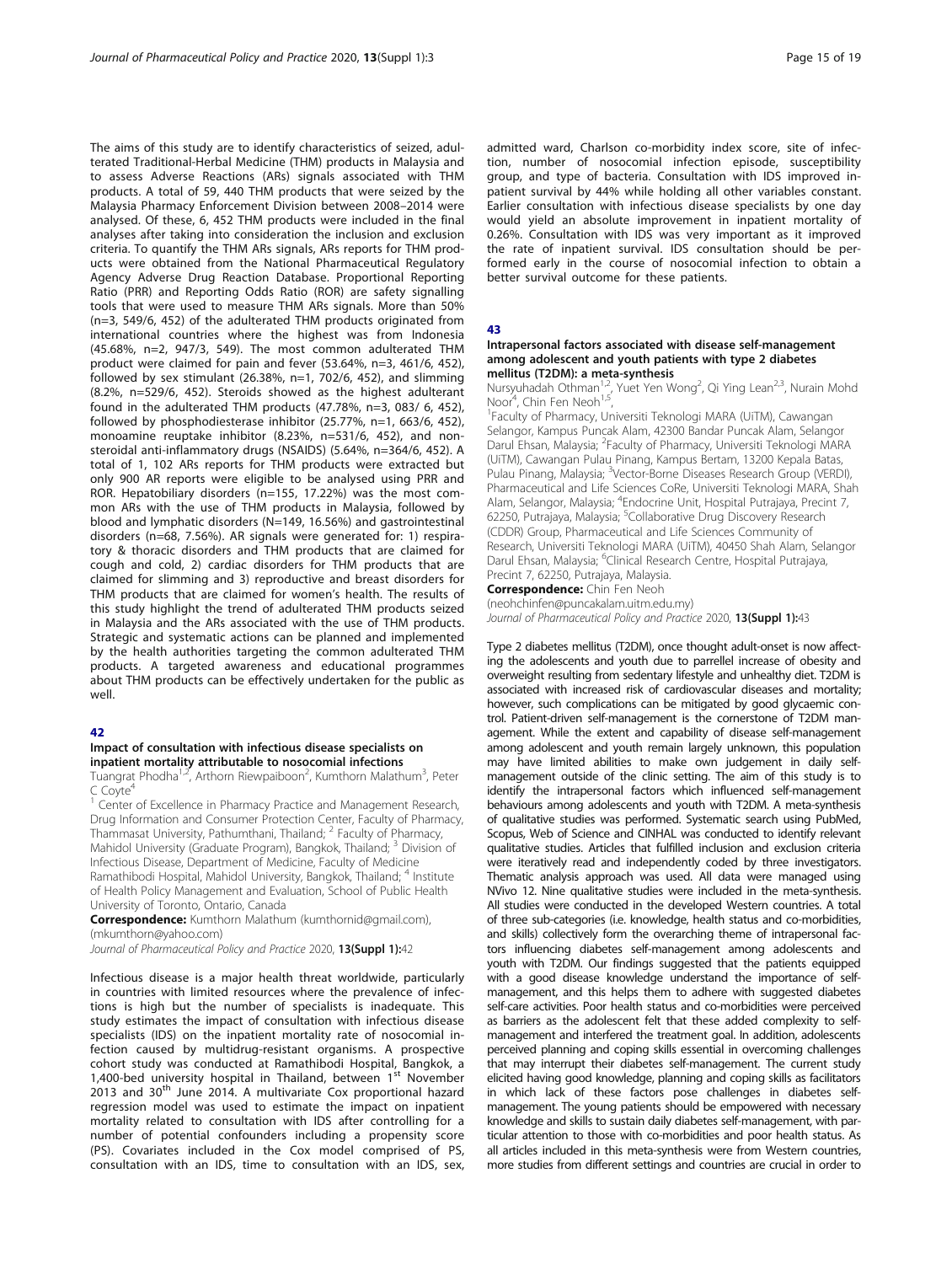design interventions which suit the need of adolescents and youth with T2DM in disease self-management.

#### 44

#### Outcome of Prescription Filling Service by a Community Pharmacy in Thailand

Sunee Lertsinudom<sup>1,3</sup>, Pawalee Niamtaworn<sup>2</sup>, Sirirat Tanpichart<sup>3</sup> <sup>1</sup> Division of Clinical Pharmacy, Faculty of Pharmaceutical Sciences, Khon Kaen University; <sup>2</sup>Division of Clinical Pharmacy, Faculty of Pharmacy, Thammasat University; <sup>3</sup>Community Pharmacy Association (Thailand) Journal of Pharmaceutical Policy and Practice 2020, 13(Suppl 1):44

In Thailand, department of pharmacy in each hospital is responsible to fill and dispense all medications for both in- and out-patients. The workload of the department is overwhelming and causing with longwaiting time for using the hospital service. Due to this inconvenience, the community pharmacy association (Thailand) has built up a model called Prescription Filling Service by community pharmacy and launched the program in a province of Northeastern, Thailand. This program is co-working with a local hospital to improve the prescription filling time for these patients. This research was aims to evaluate the program in terms of management of medication-related problems by community pharmacist and satisfaction and opinion of both service provider and patients. Factors affecting patient's willingness to pay for the program and factors affecting pharmacist to provide this service were being defined. Data were collected retrospectively from the service's database about medication-related problems management by community pharmacists. Semi-structured interview was used to assess satisfaction and opinion from both patients and pharmacists participating in the program from June 2017 to November 2018. There are 27 community pharmacists and 137 patients participated in the service. The pharmacists managed 17 problems (problems solving for 13 cases, problems prevention for 3 case and advisement for 1 case). From interviewing 66 patients and 18 pharmacists were extremely satisfied and very satisfied for the service, respectively. The patients' waiting time for receive medicines at community pharmacy (average 1.14 min) was significantly less than when waiting at the hospital (average 67.79 min), p<0.001; likewise traveling period, traveling expenses and opportunity cost for working. 82.54% of patients were willing to pay for the service and factors affecting patient's willingness to pay were gender, age and level of education (Fisher's Exact Test;  $P = 0.008$ , 0.043 and 0.048, respectively). 94.44% of pharmacists will continue the service even there is no financial support from sponsor. Gender, age, type of community pharmacy and community pharmacy relations did not affect service provided by pharmacists (Fisher's Exact Test; P > 0.05). Prescription filling service by community pharmacy is useful for outpatients as it reduces waiting time at hospital. Community pharmacy is the valuable resource that could help in managing drug-related problems along with providing time convenience for these patients. Therefore, this prototype program should be supported and developed throughout the country

#### 45

#### General Public Views Regarding the ADRs Reporting System in Dubai-UAE

Doaa Alkhalidi<sup>1,2</sup>, Shazia Qasim Jamshed<sup>2</sup>, Ramadan Mohamed Elkalmi<sup>3</sup> , Mirza Rafi Baig<sup>4</sup>, Adeel Aslam<sup>2</sup> Mohamed Azmi Hassali<sup>5</sup>

<sup>1</sup> Department of Clinical Pharmacy & Pharmacotherapeutics, Dubai Pharmacy College, Dubai, UAE; <sup>2</sup> Department of Pharmacy Practice, Kulliyyah of Pharmacy, IIUM, Kuantan, Pahang 25200, Malaysia; <sup>3</sup> Department of Pharmacy Practice, Faculty of Pharmacy, Universiti Teknologi Mara, Shah Alam; <sup>4</sup> Department of Clinical Pharmacy & Pharmacotherapeutics, Dubai Pharmacy College, Dubai, UAE; <sup>5</sup> Discipline of Social and Administrative Pharmacy, School of Pharmaceutical Sciences, Universiti Sains Malaysia, Penang 11800, Malaysia. **Correspondence:** Shazia Qasim Jamshed

(shazia\_jamshed@iium.edu.my)

Journal of Pharmaceutical Policy and Practice 2020, 13(Suppl 1):45

Active participation of consumers toward adverse drug reactions (ADRs) reporting system is vital to enhance medication safety. The current research is aimed to determine the public awareness and views regarding ADRs reporting in UAE. This cross-sectional was executed in different public areas of Dubai from February to May 2018. A selfadministered questionnaire was developed, validated and piloted. A convenient sample of 400 individuals from general public was recruited. The collected questionnaires were treated anonymously and analyzed statistically. Only 15.8% of participants documented their awareness towards the existence of ADR reporting system in UAE. More than 55% encouraged labeling the information (of the established ADR reporting system) on the package of the medicines, while (37%) suggested establishing awareness campaigns in the community and (28%) recommended pharmacist's contribution in this regard. Half of the respondents (50%) preferred to report ADRs by speaking face to face to qualified personnel while 32% preferred reporting through telephone and 20% by filling online forms. More than 90% agreed that reporting of ADRs is beneficial to public and this, therefore, strengthen drug safety and prevent recurrence of adverse drug reactions. The established ADR reporting system was not known to most of the participants. However, public have shown high interest in reporting ADR in near future. Robust interventions are required to increase public awareness about the importance of their contribution towards national pharmacovigilance system in UAE.

#### 46

#### Treatment Factors Affecting Medication Adherence among Elderly Living in Long-Term Care Facilities

Ezlina Usir, Nurul Hafizah Azman, Hasnah Ismail, Mathumalar Loganathan Fahrni

Department of Pharmacy Practice, Faculty of Pharmacy, Universiti Teknologi MARA (UiTM) Cawangan Selangor, Kampus Puncak Alam, 42300, Selangor, Malaysia.

Correspondence: Ezlina Usir (ezlin365@uitm.edu.my) Journal of Pharmaceutical Policy and Practice 2020, 13(Suppl 1):46

Long-term care (LTC) facilities provide a long-term care among elderly population. Most elderly are at risk of needing this long-term care due to older age and physical disability. Several studies have indicated that LTC facilities residents are prescribed with more medications compared to community-dwelling elderly. This issue increases the risk of medication non-adherence which may lead to higher cost in healthcare and mortality rate among this population. Hence, this study aimed to assess risk of medication non-adherence and to identify treatment factors that affect medication adherence among elderly living in LTC facilities. One-to-one interview was conducted with 258 elderly living in LTC facilities in Selangor and Kuala Lumpur using a structured questionnaire. Elderly aged 65 or more, took at least one medication and have stayed at least one year in the LTC facilities were included in this study. Descriptive statistics and Pearson correlation test were used to analyse the findings. This study was approved by UiTM Research Ethics Committee, approval reference REC/ 242/19.Majority of residents were at low risk of medication nonadherence. A weak positive correlation was found between higher risk of medication non-adherence with difficulty in taking many tablets at the same time ( $p= 0.009$ ) and in opening or closing the medication bottle (p= 0.040); increase occurrence of stopping medication when felt better ( $p=0.001$ ) and felt worse ( $p= 0.028$ ), changing dose to suit preference ( $p= 0.008$ ) and feeling hassled to stick with dose schedule (p= 0.008). Behaviour of respondents towards medication taking, regimen complexity and difficulty to open and close the medicine bottles influence medication adherence among elderly living in LTC facilities. Hence, it is important for care providers to have an excellent professional relationship with this population in ensuring medication adherence.

#### 47

#### Resource use and direct medical cost associated with different states of breast cancer in Malaysia

Noor Razilah Abdul Rafar, Chin Fen Neoh, Muhamad Faiz Othman Faculty of Pharmacy, Universiti Teknologi MARA, Puncak Alam, Selangor, **Malaysia** 

Journal of Pharmaceutical Policy and Practice 2020, 13(Suppl 1):47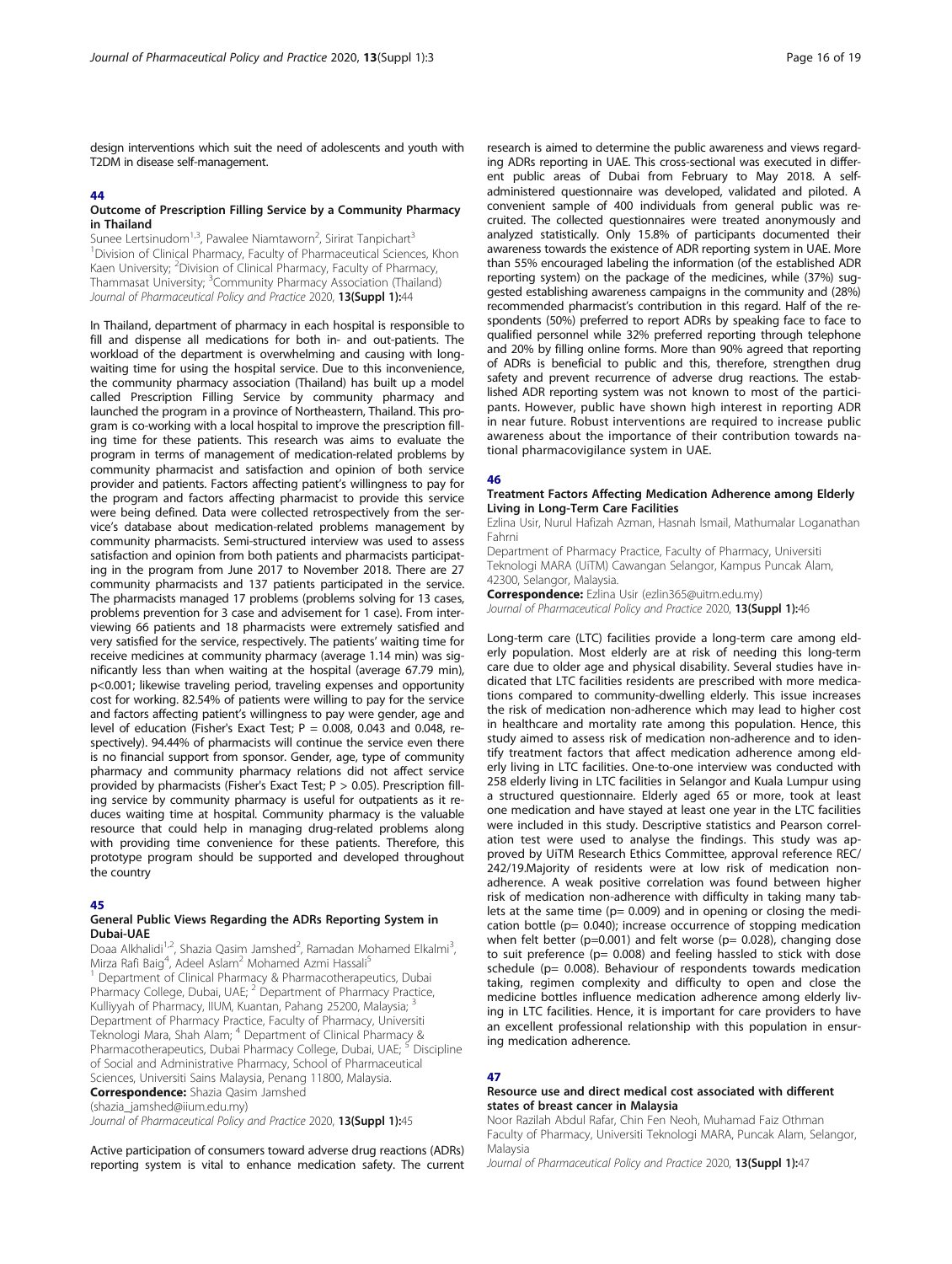Breast cancer is the most common type of cancer among females in Asia-Pacific region including Malaysia. However, little is known about the resource use and direct medical cost associated with different states of breast cancer. Hence, this study aimed to identify the type of resource use and to determine the direct medical cost associated with different states of breast cancer in Malaysia. This study retrospectively retrieved data to estimate the direct medical cost associated with the different states of breast cancer patients recruited from two main oncology centres [i.e. Hospital Sultan Ismail and Institut Kanser Negara (IKN)]. Patient were categorized into four states (P, R, S, M). P state had a primary diagnosis breast of cancer within 1 year from the point of data collection and no metastatic disease. Patients in state R had at least one recurrence within 1 year and no metastatic disease while patients in S state were in the second and following years after primary breast cancer. Patients with at least one distant recurrence were categorized as M state. Direct medical costs included the costs incur at both outpatient and inpatient settings. All cost data were reported in 2019 Malaysian Ringgit and all data were then analysed using SPSS version 25. A total of 383 patients were included in this study. The mean age was 51.2  $\pm$ 10.3 years old and most were Malay (n=252, 65.8%). The majority of the patients were in P state (n=134, 35.2%), followed by S state (n=129, 33.7%), M state (n=76, 19.8%) and R state (n=44, 11.5%). Patients in the P state had the highest total direct mean cost amounted to RM25,086.36 per patient, followed by R state (RM19,218.98), M state (RM16,917.96) and S state (RM3,761.92). This could be due to the higher treatment cost incurred during the first year of primary breast cancer. In the Malaysian setting, the total direct medical cost was substantially higher when compared to the following years.

#### 48

#### Quality of Life Perceptions' among Government Servants

Nur Zuhaida Zainal Bahrin<sup>1</sup>, Wan Sazrina Wan Zaid<sup>2</sup>, Fauziah Zamri<sup>3</sup>  $1$ , Klinik Kesihatan Senawang, Ministry of Health, Malaysia  $2$  Faculty of Pharmacy, Cyberjaya University College of Medical Sciences Malaysia Correspondence: Nur Zuhaida Zainal Bahrin (zuhaidazb@gmail.com) Journal of Pharmaceutical Policy and Practice 2020, 13(Suppl 1):48

Quality of life (QoL) is one of the crucial factors that will influence individual performance in their life. The perception on quality of life has become one of the major issues discussed globally. Ministries in public service in Malaysia have set up a vision for the nation to work together for better health which includes ensuring good quality of life among their staff. Therefore, this study was done to know the perception on QoL and factors affecting it. A quantitative crosssectional study was conducted in Selangor and Putrajaya which involved government servants from health and education division. Questionnaire consisted of two major sections which were demographic data and six QoL components was distributed to a total of 311 respondents. Respondents were recruited through convenient sampling. The data was collected from the respondents and later were analysed using Statistical Package for Social Sciences (SPSS) version 20 and data was presented using frequency tables and graphs. This study revealed that respondents perceived QoL on most of the components except for component of life enjoyment. The mean value for component of overall quality of life showed significant difference between male and female ( $p= 0.03$ ). There was a negative correlation between age and quality of life components of life enjoyment ( $p= 0.004$ ,  $r= -0.163$ ). In addition, the mean values for physical state, life enjoyment and overall quality of life showed significant difference between the groups of marital status ( $p= 0.023$ ,  $p<0.05$ ,  $p=$ 0.011). The responsibilities and challenges endured by both genders made the perception scores on quality of life significantly differs. The life commitments and responsibilities shared by elderly might be the underlying reason for their lower scores obtained compared to the younger group of age respondents. The marital status of our respondents reflected their perception on their physical state, life enjoyment and overall quality of life assessment. The outcome of married couples had higher mean values for certain components might be

attributed to the fact that married couples had gained experience in managing their emotions better and compromised on the standards of happiness for overall impression on QoL. The perception on QoL is an important aspect in ones' life as their perception might influence the way they lead their routine life. This study has shown that gender, age, and marital status are among the factors that affect the perception on QoL significantly.

#### 49

#### The Comparisons of Treatment Cost Sciatica Patient Between NHI Members and Non-NHI Members

Nurita Andayani, Farida Ariani, Prih Sarnianto Faculty of Pharmacy, Pancasila University, Jakarta, Indonesia Correspondence: Nurita Andayani (nurita.andayani@univpancasila.ac.id) Journal of Pharmaceutical Policy and Practice 2020, 13(Suppl 1):49

National health insurance has been held in Indonesia in 2014. One of the diseases guaranteed by National Health Insurance (NHI) is Sciatica. Sciatica, if left over, will lead to weakness of the lower limbs / lower limbs, accompanied by a decrease in the muscles of the lower limbs. These conditions can reduce productivity for sufferers. One treatment in Sciatica patients is by pharmacological means that is by administering drugs and non-pharmacological namely by means of physiotherapy. Hospital as a service provider provides two types of services both with NHI and without NHI for patients. The study aimed to know the difference in costs incurred in sciatica patients in their treatment both to NHI members Non-NHI members. The results of the study can be used as recommendations whether the therapy given to patients of NHI members is as effective as patients Non-NHI members. The study used 256 patients of dr. Suyoto Hospital, Jakarta, Indonesia that divided into two groups; they are 128 patients of NHI members and 128 patients of Non-NHI members. The aata was obtained by retrospectively and the study used cross sectional design. Data analysis in this study used t-test for two independent samples. The results showed that the costs incurred by sciatica patients with NHI members were significantly different from patients Non-NHI members (p-values =  $0.000$ ; p-value <5%). The mean cost of sciatica patients Non-NHI member was lower than patients NHI member (pvalue= 0.000) but the variability of sciatica patient Non-NHI member is higher than variability for NHI member. This condition caused sciatica patients Non-NHI member have fewer hospital visits and greater pain relief than sciatica patients NHI members.

#### 50

#### Knowledge, Attitude and Quality of Life of Patients with Type 2 Diabetes Mellitus in Malaysia

Zarith Sofia<sup>1</sup>, Faiza Naimat<sup>1,2</sup>, Mathumalar Loganathan Fahrni<sup>2</sup> <sup>1</sup>School of Pharmacy, Management & Science University, 40100, Shah Alam Malaysia; <sup>2</sup>Universiti Teknologi MARA Cawangan Selangor Kampus Puncak Alam

Correspondence: Faiza Naimat (naimatfaiza@gmail.com) Journal of Pharmaceutical Policy and Practice 2020, 13(Suppl 1):50

Type 2 diabetes mellitus (T2DM) is increasingly a major health concern in Malaysia. In the recent 2015 National Health and Morbidity Survey (NHMS, 2015), it was reported that prevalence of T2DM in Malaysia is 15.2% for adults aged 18 years and above. This figure is expected to double to 30% in the next 15 years. It has been postulated that knowledge of patients about their condition will affect their attitude and thereby their quality of life. Self-care in diabetes is vital for improving Health-related Quality of Life (HRQoL). This study aimed to evaluate the knowledge, attitude and HRQoL among T2DM patients. A cross-sectional study was conducted in the area of Shah Alam, Malaysia. The Michigan Diabetic Knowledge Test (MDKT), EuroQoL-five-dimentional (EQ-5D) and EuroQoL-visual analogue scale (EQ-VAS) questionnaires were used as instruments to assess patient knowledge, attitude and HRQoL. The sample consisted of predominatly females (58.6%), with 41.5% of having a range of age from 56-65. The mean age was  $57 \pm 13.3$  and 40% were diagnosed with T2DM in the past 6-10 years. Among 111 respondents, 15.3% had poor knowledge; 71.2% had moderate knowledge and 13.5% had good knowledge. The mean score for knowledge was  $8.95 \pm 2.34$  which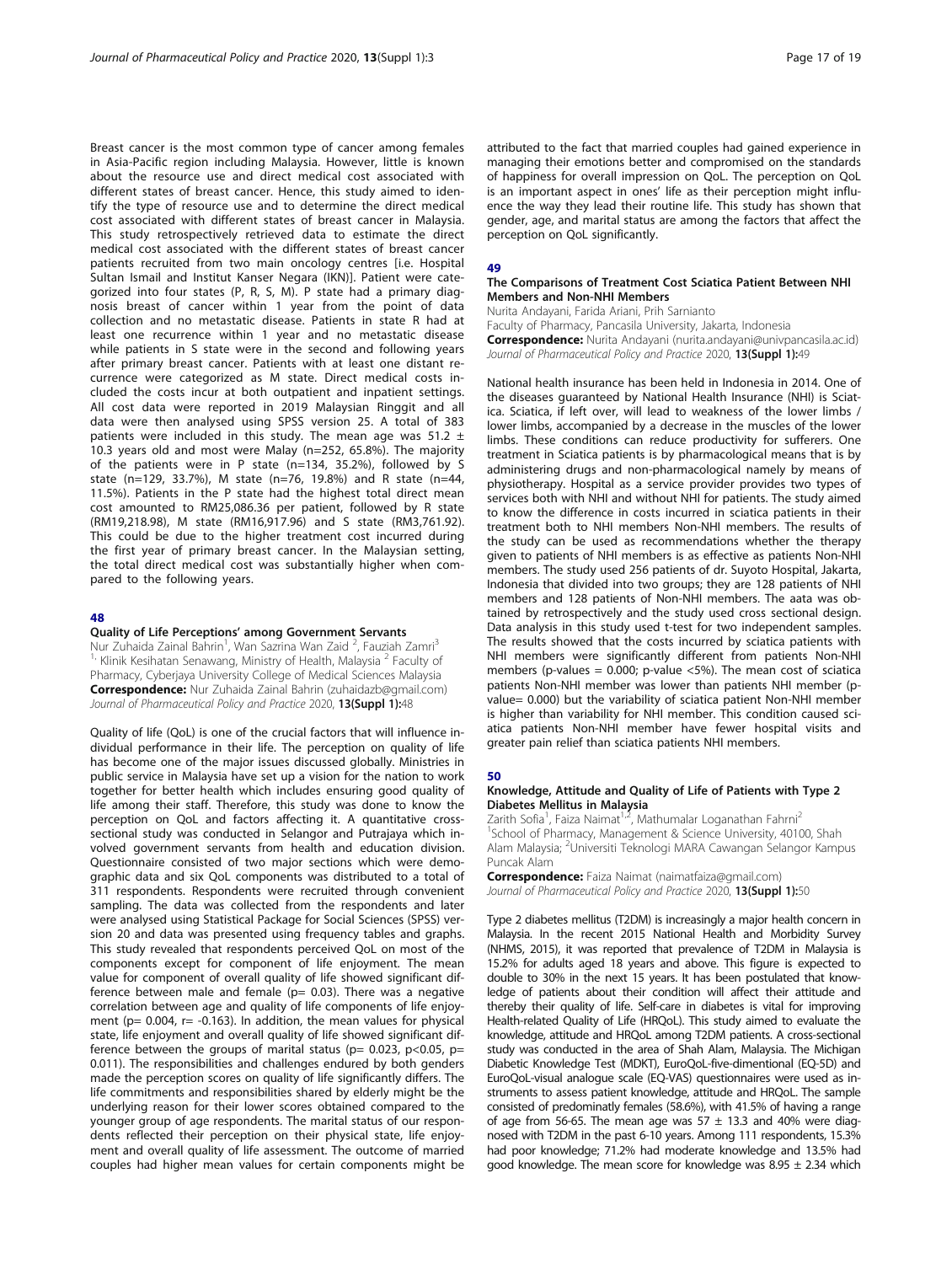showed moderate knowledge. The average attitude score of all respondents was  $3.67 \pm 3.1$  which depicted a negative attitude. A moderate level of HRQoL (57.8  $\pm$  20.9) was recorded in the study. There was a significant positive association between knowledge and attitude (p=0.001), knowledge and HRQoL (p=0.005) and in addition between attitude and HRQoL (p=0.025). Knowledge and QoL levels were moderate among patients with T2DM in Shah Alam, Malaysia. Improved knowledge translated into positive attitudes, which in turn translated into improved HRQoL.

#### 51

## Knowledge, Attitude, Current Practice and Barriers of Kuala

**Lumpur Community Pharmacists towards Mental Health Care**<br>Beh Huai Min<sup>3</sup>, Nor Liana Che Yaacob<sup>1,2</sup>, Irma Wati Ngadimon<sup>3</sup>, Mathumalar Loganathan Fahrni<sup>2</sup>

<sup>1</sup>Unit of Pharmacy Practice, School of Pharmacy, Management and Science University, University Drive, Off Persiaran Olahraga, 40100 Shah Alam Selangor, Malaysia; <sup>2</sup> Department of Pharmacy Practice, Faculty of Pharmacy, Universiti Teknologi MARA Cawangan Selangor Kampus Puncak Alam, 42300 Bandar Puncak Alam, Selangor, Malaysia; <sup>3</sup>Department of Pharmacy Practice, Faculty of Pharmacy, Mahsa University, Jln SP 2, Bandar Saujana Putra, 42610 Jenjarom, Selangor, Malaysia

Correspondence: Nor Liana Che Yaacob (nor\_liana@msu.edu.my), (Lyanas76@yahoo.com)

Journal of Pharmaceutical Policy and Practice 2020, 13(Suppl 1):51

Deterioration in mental health is an increasing concern worldwide. The prevalence of mental illness in Malaysia is increasing each year. Based on a study by the National Health and Morbidity Survey (NHMS) in 2015, 4.2 million Malaysians aged 16 years and above (29.2%) suffered from various mental health issues ranging from depression to suicide. Pharmacotherapy plays a role in treating mental health issues. Community pharmacists as one of the primary healthcare providers can play an integral role in optimising medication use in patients as well as managing side effects. However, little is known about the level of knowledge and attitudes of community pharmacists regarding mental health as well as to barriers to delivering effective counselling to patients with the mental illness. This crosssectional study was conducted among community pharmacists in Klang Valley, Malaysia. The instrument used was a questionnaire adopted and adapted from 2 research papers; Watkins, et al. (2017) and Owusu-Daaku et al. (2010). Data was then analysed using Statistical Package for Social Science (SPSS) version 22. Data on demographics and dependent variables (eg. role, knowledge, perception and barrier) were presented with as means and percentages. Chisquare was used to determine association between demographic data with perception, confidence level, knowledge and interest levels. From the X number of questionnaires distributed, 236 community pharmacists returned with responses to the questionnaires. Pharmacists had limited knowledge on managing patients with mental health concerns. Nevertheless, they had positive attitudes and were willing to undergo continuous training programs to improve their knowledge regarding antipsychotics. Pharmacists perceived lack of knowledge, lack of privacy for patients and lack of time as main barriers to delivering effective counselling to patient with mental illnesses. Despite having limited knowledge, community pharmacists demonstrated positive attitudes and acknowledged the importance of providing effective counselling to patients. Training and education on effective mental health management can be of assistance.

#### 52

#### Exploring the Effectiveness of Islamic Practices among MMT Clients in Klinik Cure&Care 1Malaysia Sg. Besi, Kuala Lumpur: A Qualitative Study

Safwanah Rahman<sup>1</sup>, Nasrul Nazim Husna Zunaidi<sup>1</sup>, Azyyati Mohd Suhaimi<sup>2</sup> <sup>1</sup> Faculty of Pharmacy, Universiti Teknologi MARA (UiTM) Selangor, Kampus Puncak Aam, 42300 Bandar Puncak Alam, Selangor; 2 Department of Pharmacy Practice, Faculty of Pharmacy, Universiti Teknologi MARA (UiTM) Selangor, Kampus Puncak Aam, 42300 Bandar Puncak Alam, Selangor.

Journal of Pharmaceutical Policy and Practice 2020, 13(Suppl 1):52

Various strategies have been implemented in different countries to reduce and eradicate the supply and demand to substance abuse. Cure & Care 1Malaysia (CC1M) clinic was introduced by the Agensi Antidadah Kebangsaan (AADK) in 2010 following the government steps on transforming the treatment program for drug addicts in the country. The programme has adopted Islamic practices as one of their primary rehabilitation components, in addition to offering a pro-social environment to help their recovery. This study aimed to qualitatively decipher the effectiveness of Islamic practices applied in the program on clients receiving Methadone Maintenance Therapy (MMT) in CC1M. All male Muslim clients aged between 26-45 years old were selected and individually interviewed face-to-face for 20 minutes using a validated questionnaire to collect the data using an audio recorder. Each client was identified using a code to preserve their confidentiality. The audio files were transcribed line-by-line into Microsoft Word to get familiarization with the data and themes were extracted when statements are emphasized. The results revealed that all clients showed their preference in performing the daily or sunnah prayers and reciting al-Quran with strong compliances with the religious activities at the clinic. It was also observed that the recovery from drug abuse was aided by the application of Islamic practices in their lives, and thus should be continuously be embedded in their daily routine due to the positive outcomes.

#### 53

,

#### Compliance of Natural Product Advertisements Published in Local Magazines toward Current Regulations in Malaysia Manan MM<sup>1</sup>, Jamaluddin NL<sup>2</sup>

<sup>1</sup> Faculty of Pharmacy, UiTM, Puncak Alam Campus; <sup>2</sup> School of Pharmacy, KPJ Healthcare University College, Nilai

Journal of Pharmaceutical Policy and Practice 2020, 13(Suppl 1):53

Availability of natural products promoted through advertisement in the Malaysian market is remarkably high. Various platforms of advertising these products straight to the consumer and claims of products health benefit might be the reason for which the prevalence of natural product use is high among Malaysian. The products claim may not be necessarily true and can affect consumers' knowledge and perception towards the products and the safety of the consumers is now being questioned. Therefore, this study aims to examine the compliance of these product advertisements in magazines towards current regulations and guidelines in Malaysia. An observational study was conducted to screen natural product advertisements published in local magazines and then compared with the criteria outlined by Malaysian Advertisement Board regulations and guidelines 2017. Only magazines published within the periods of January 2016 to December 2017 were selected and screened. The magazines selected were Mingguan Wanita, Health Today, Laman Impian and Glam Lelaki. A total of 450 advertisements from 144 different natural products were reviewed. Natural products were found most advertised in Mingguan Wanita magazines where it dominates 87.8% of the advertisement. Most of the products ( $n = 73$ , 50.7%) are unregistered and few of the product advertisements contained exaggerating claims. The findings showed that some of the natural product advertisements published in local magazines are not complying with the current regulations in Malaysia. Unregistered products and exaggerated claims can posed a possible threat to consumer safety risk since the exposures can lead to possible unwanted side effects or toxicity. Furthermore, these findings can be used by the National Pharmaceutical Regulatory Agency to conduct a more comprehensive pharmacovigilance activities towards non-compliant advertisements of natural products. This effort will eventually prevent the potential harms to the consumers.

#### 54

#### Compliance of Cosmetic Products Advertisements with Malaysian Regulation

Manan MM<sup>1</sup>, Nadiah Loke AL<sup>2</sup>

<sup>1</sup> Faculty of Pharmacy, UiTM, Puncak Alam Campus; <sup>2</sup> School of Pharmacy, KPJ Healthcare University College, Nilai

Journal of Pharmaceutical Policy and Practice 2020, 13(Suppl 1):54